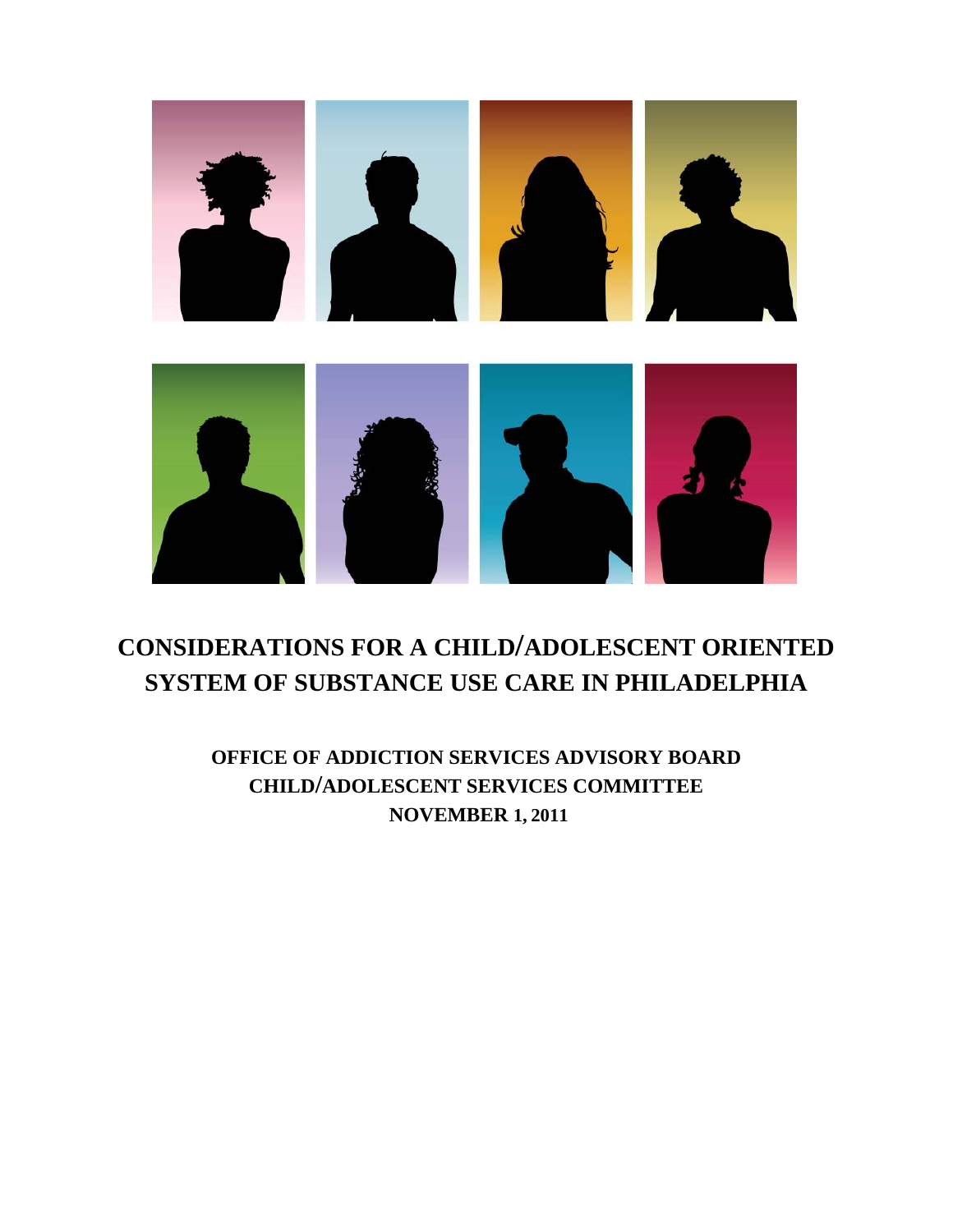*Mary K. Doherty*, CORA Services, Inc., Convener *Kathleen Meyers, PhD*, Treatment Research Institute *Lucia Williams*, Independent Consultant *Rebecca Bonner*, GPARE; The Bridgeway Schools *Dianne Reed*, PhD, CADEkids *Adrienne Tomlinson*, Jewish Family and Children's Services *Leslie Hurtig*, Public Health Management Corporation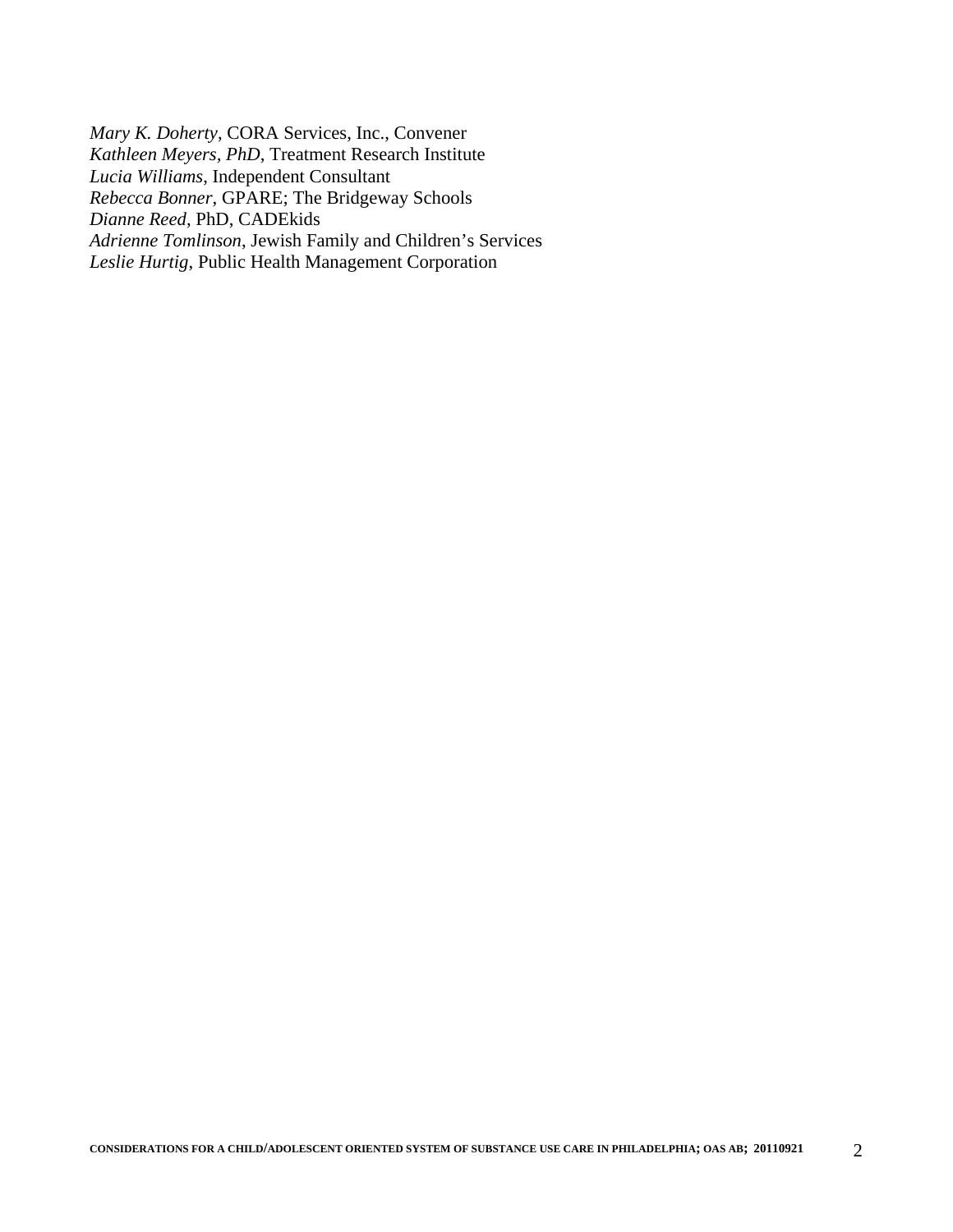## **CONSIDERATIONS FOR A CHILD/ADOLESCENT ORIENTED SYSTEM OF SUBSTANCE USE CARE IN PHILADELPHIA**

#### **OFFICE OF ADDICTION SERVICES ADVISORY BOARD CHILD/ADOLESCENT SERVICES COMMITTEE**

Public Health models applied to behavioral health services result in a vision of service best articulated by SAMHSA as system and service coordination, health promotion, prevention, screening and early intervention, treatment, resilience and recovery support, social integration and optimal health and productivity. Strategies put forth by NIDA, the ONDCP and the IOM corroborate this comprehensive national vision in other specific and dynamic ways.

In Philadelphia, the Child/Adolescent Substance Use Service System continues its quest to actualize this vision through a *continuum* of effective treatment and support services that are child/family/ provider-friendly; developmentally informed and appropriate; fiscally efficient, practical, accessible and resiliency/recovery informed. As the transformation moves forward, the Child/Adolescent Subcommittee of the Office of Addiction Services Advisory Board (and ad hoc members) was charged to review substances use services for children, adolescents and their families and then to provide recommendations for continued development. Viewed within a public health model and adopting principles of the Substance Abuse and Mental Health Services Administration (SAMHSA), the Patient Protection and Affordable Care Act of 2010, the Health Care and Education Reconciliation Act of 2010, and Philadelphia's the *Blue Ribbon Commission Report*, this document will delineate the necessity of:

- system and service coordination;
- health promotion;
- prevention, screening and early intervention; and
- treatment, resilience and recovery support

to promote social integration and optimal health and productivity for individuals with substance use problems. Other national and local agencies and research and collaborative efforts were also used as guiding principles in this document. Sources include:

### **NATIONAL**

- Comprehensive Community Mental Health Services Program for Children and Families and the Community Support Program (CSP)
- Health Care and Education Reconciliation Act of 2010
- Institute of Medicine (IOM) report "Preventing Mental, Emotional, and Behavioral Disorders Among Young People: Progress and Possibilities", 2009
- IOM report Improving the Quality of Health Care for Mental and Substance Use Conditions
- "Mental Health: A Report of the Surgeon General"
- National Institute on Drug Abuse (NIDA)
- National Quality Forum's Standards of Care for Treatment of Substance Use Disorders.
- Office of National Drug Control Policy (ONDCP)
- Patient Protection and Affordable Care Act of 2010
- Substance Abuse and Mental Health Services Administration (SAMHSA)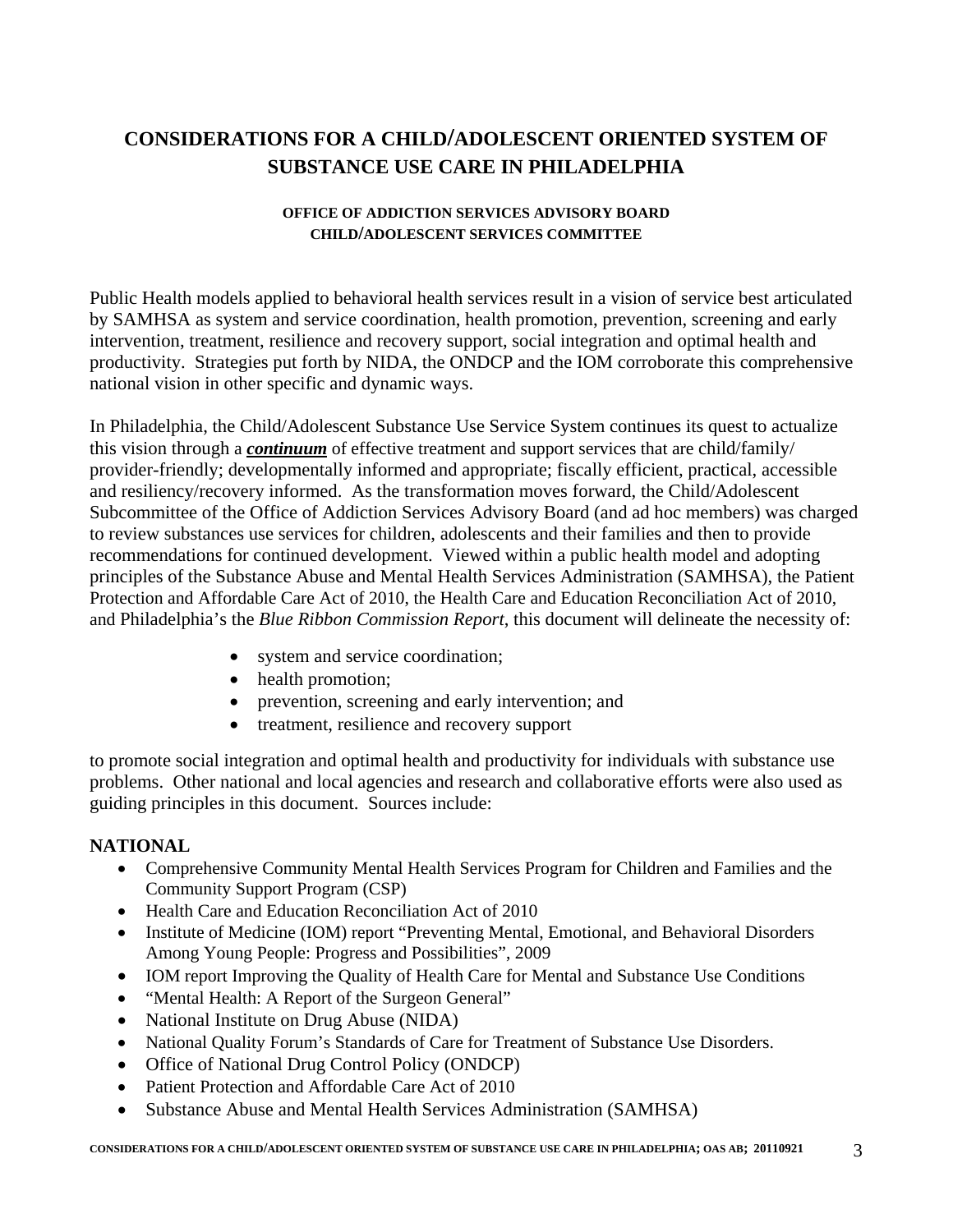U.S. Preventive Services Task Force (USPSTF)

### **LOCAL**

- DBH Blue Ribbon Commission on Children's Behavioral Health (2007);
- *The Recovery Revolution: Will it include children, adolescents, and transition age youth?* **(**William L. White, M.A., Arthur C. Evans, Jr., Ph.D., Sadé Ali, M.A., Ijeoma Achara-Abrahams, Ph.D., & Joan King, APRN, BC);
- Principles from the PhiladelphiaTransformation to ROSC;
- OAS Strategic Plan/Goals; and
- DBH Practice Guidelines focus group discussion notes.

Two overarching themes emerged from these sources and were corroborated by the shared experience of the committee. First, the system should include activities and services that go beyond traditional acute care residential or outpatient services to move beyond the isolation of problems that can occur in traditional treatment. Health Promotion and Prevention as well as Screening and Early Intervention, are critical in the promotion of healthy behaviors, in the prevention of risk and Behavioral Health problems, and in the reduction of the impact of behavioral health problems should they arise (BRC). BRC recommendations (which have not yet been realized) remain pertinent to these transformation efforts:

- Improve and expand broad-based prevention and health promotion activities to keep all children on the right track.
- *Identify and intervene early with children who are vulnerable to behavioral health problems*.
- Identify and promptly refer youth experiencing behavioral health problems including those in early care and education, school settings, and the child welfare and juvenile justice systems.

Second, there is an absolute necessity of addressing and building protective factors in children, adolescents and families (e.g., competence, confidence, opportunity, attachment) when attempting design of any program services within any service system involving this age group (White, 2007; Theokas & Lerner, 2005; and Mershke and Patterson, 2003. Building protective factors fosters resiliency and increases options for long term success and is essential when working with adolescents and their families. Protective factors:

- are not static; they advance, are maintained, or recede as each layer of the ecosystem evolves;
- are most important during windows of vulnerability, e.g., transition from childhood to adolescence;
- are to resilience what recovery capital is to the long-term resolution of AOD problems; and
- increase in potency and duration of effects when combined and strategically sequenced.

The IOM (2009) points repeatedly in its research to the growing evidence that well designed prevention interventions reduce a range of problems and that these efforts are sustained over time to help individuals, families, groups build strengths that support well-being. IOM stated proven approaches, which if incorporated into Philadelphia's transformation, could change the scope of services for youth and families include:

 strengthening families by targeting and intervening in problems such as substance use or aggressive behavior, teaching effective parenting and communication skills, and helping families deal with disruptions , e.g., separation/absence of parent/spouse, or adversities, e.g., economic, illness, etc.;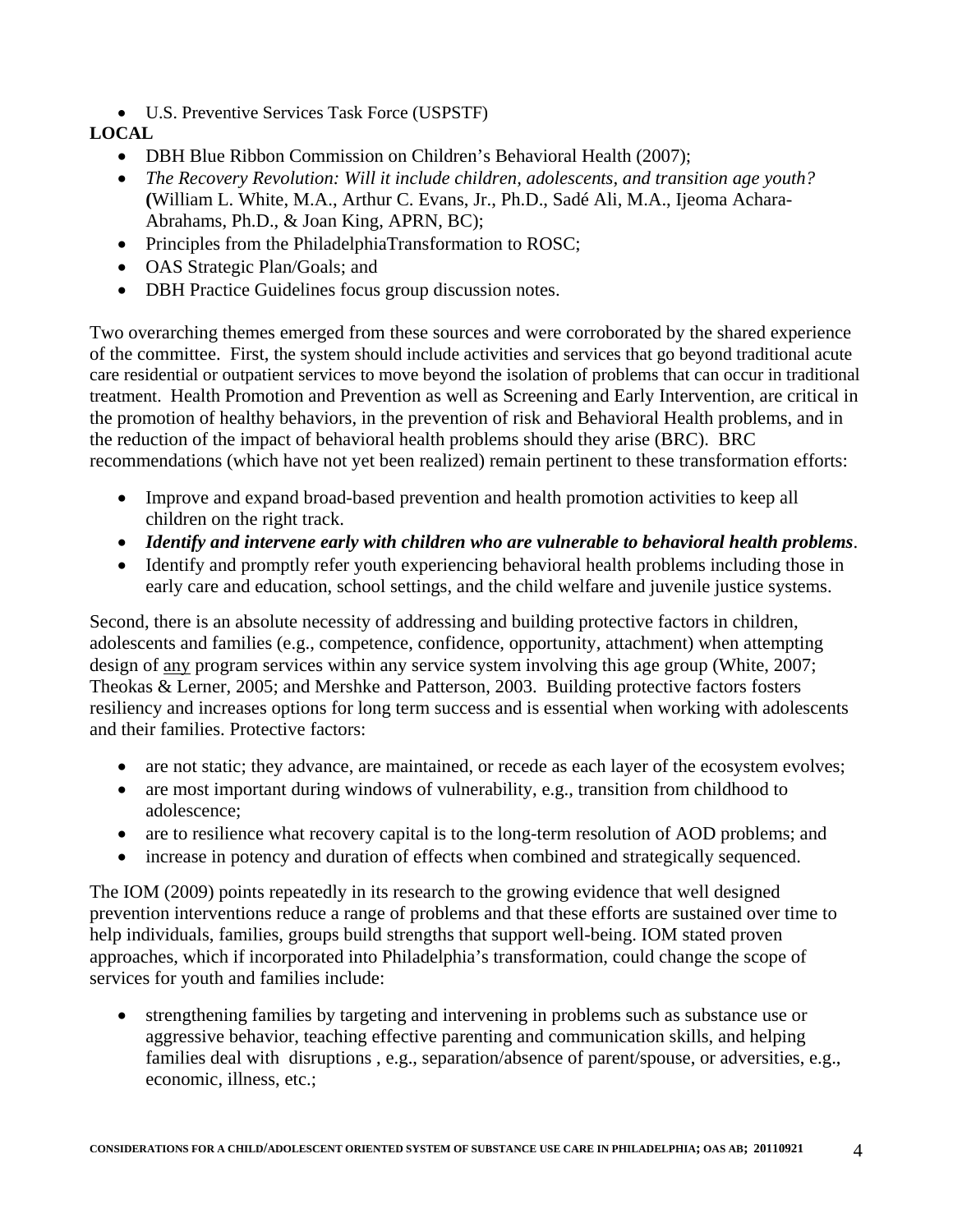- strengthening individuals by building resilience and improving cognitive processes and behaviors;
- preventing a host of specific disorders by screening individuals at risk and offering skills training and other preventive interventions; and
- promoting behavioral health by modifying school and community environments to target and support promotion prosocial behavior, coping skills and skills for healthy daily living.

This paper first focuses on the less defined and understood levels of wellness promotion/prevention and intervention services with an emphasis on those *wellness promotion* services that work to prevent risk behaviors and associated behavioral health problems, and *intervention* **services that work to address early signs of behavioral health risks and problems before youth meet criteria for a DSM diagnosis** (i.e., preclinical levels of service). This latter category of services is perhaps most critical as these tend to frequently be overlooked and non-reimbursable by current financing systems and finding streams despite the fact that these have the potential of significant impact and cost effectiveness before the need for formal treatment presents. Levels of Care discussions directed to substance use disorders on the adolescent scale are limited to Outpatient, Drug-Free treatment for purposes of this paper.

To reduce redundancy, the committee also stipulated to the single statement of the pertinent child/adolescent goals in the OAS Strategic Plan addressing principles ofcare regardless of age, gender, sexual orientation, culture or special needs in a manner that is recovery/resiliency focused and trauma informed.

### **IMPLEMENTATION:**

The challenge for the City and its providers and clients is to make real the vision and wisdom of all who collaborated on the above-named works. The Implementation Plan to do so depends on political will of those who influence major systemic improvements, addition of research and training supports, securing appropriate and flexible funding, and regulatory review/revision. All of these are necessary to make a service system that is: free of age barriers, clinically appropriate to client/family need, community and user friendly and easily accessed, and funded at appropriate levels with generous flexibility to meet the emerging service and recovery needs of clients/families entering, staying in and leaving formal services.

Local recovery resources for youth lags behind national trends and further compels the resource plan/systems transformation to continue to focus on and include equitable services for children and youth and their defined families and easy age/developmentally appropriate access for everyone at every stage of service. Empowerment and resiliency are integral parts of development at any age and people with good resiliency traits recover better and longer and exponentially increase the return on the system's investment in their recovery. Implementation necessarily involves review of practice guidelines, service regulations and funding mechanisms with adjustments in each to create a substantive system of care that is clinically and fiscally accountable and responsive to need in 2011 and beyond.

Salient Features of an appropriately designed substance use service system for children and adolescents with appropriate practice guidelines are many and varied. Primary among them are the following: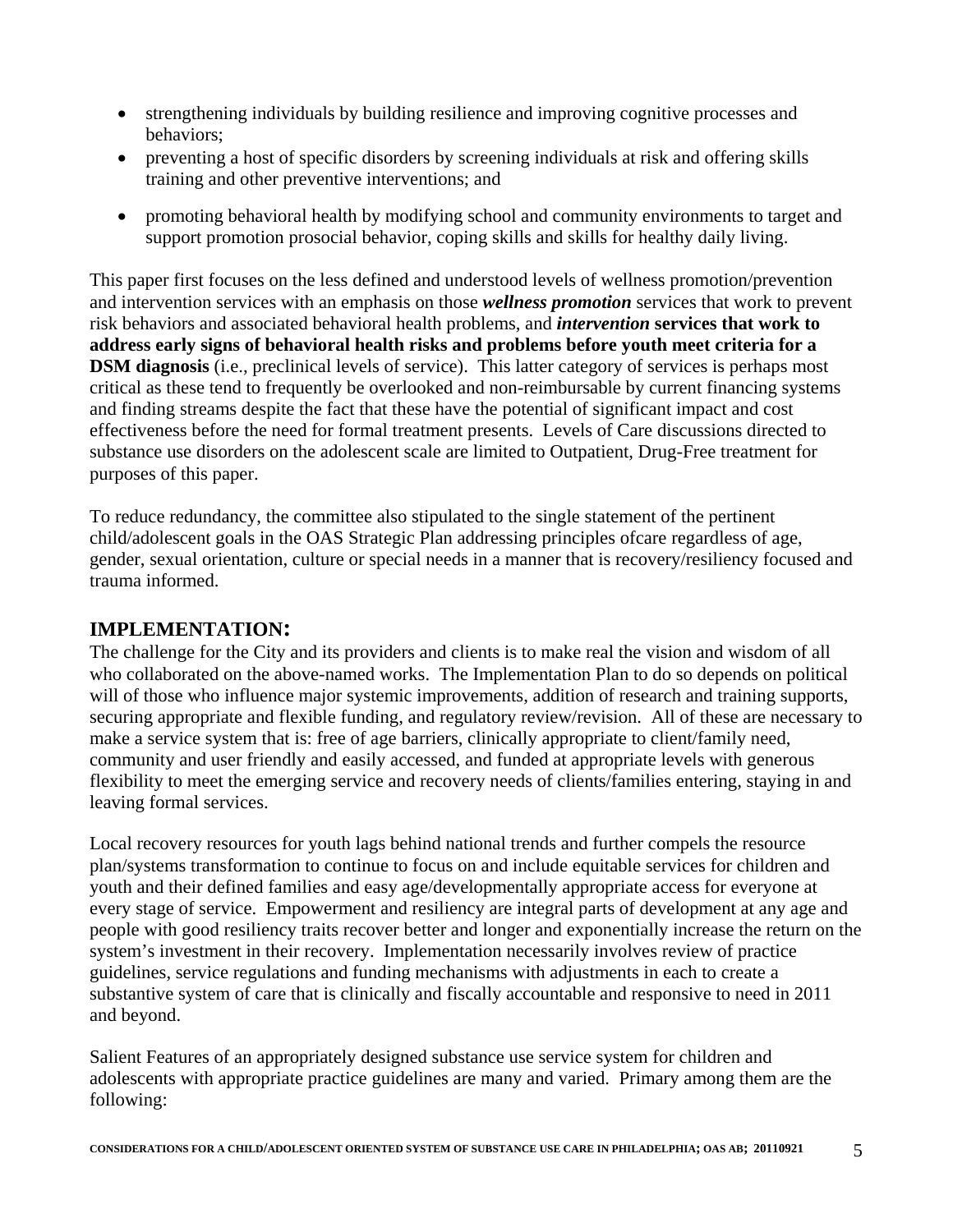**Services should be** *Accessible***:** Removing barriers to service necessarily involves assertive outreach and engagement, providing services at times when they can be conveniently accessed; offered in places beyond agency sites that are natural and familiar to the intended population and provided by people who are believable and worthy of their trust. This is most easily accomplished at the earlier levels of service, i.e., prevention and intervention, whose design puts them in places comfortable to most children. Co-locating treatment services in other than licensed sites is highly desirable, yet creates licensing and reimbursement difficulties because of existing mandates governing service delivery. *However, creative regulatory revision would ease these barriers to access.* 

The BRC specifically recommends that the substance use service array should be delivered by qualified providers and offered in additional sites such as schools and Department of Recreation facilities, i.e., settings that are natural and comfortable to children and youth and that screening to identify substance use problems should occur in all settings where youth are at high risk including mental health treatment settings, juvenile justice, and child welfare settings (e.g., foster care, group homes), etc. The Report also includes recommendations to identify/expand/create recovery/resiliency-based support services for adults, children, and their families within the communities in which they live, including peer support services and pro-social socializing activities. In a timely manner, the BRC also recommended that services should be better integrated with other behavioral health services, particularly for youth with co-occurring disorders.

Perhaps most important is the need to "add by subtracting", i.e., to improve access by eliminating as many artificial eligibility requirements as is possible and ensuring access regardless of insurance status. Purchasing health-related services can be daunting to many families often relegating behavioral health services to the lower priorities. This is particularly critical to those youth with "pre-emergent treatment" needs best served at the intervention level as their substance use or exposure would not meet Medical Necessity or DSM diagnostic criteria for treatment. Insurance status barriers would also include those youth and families who do meet fiscal or other eligibility requirements for publicly supported insurances, but who remain functionally uninsured as they cannot meet the copay requirements of commercial insurance. Insurance/fiscal status never determined who will need services, but far too often determines who will get them.

**Services should be** *Instituted As Early As Possible* **and be** *Comprehensive/Appropriate to Need***:** It is crucial that a youth-focused ROSC reflect the *full integration* of primary prevention, screening and assessment, early intervention, clinical treatment, and non-clinical recovery support services – a continuum that includes outreach, wellness promotion, and extended recovery/resiliency supports for the individual and family/community.

Among many others, the Blue Ribbon Commission Report clearly articulates that "children should be engaged at whatever point they enter the system and the most appropriate type and level of care should be determined at that time. As providers stated, '*children should not have to fail a level of care before they are connected to the right services."* Children and families must have choice in seeking and accepting services at care levels in which they are ready, willing and able to be involved. "Children should have access to an array of services that addresses their physical, emotional, social, and educational needs. Children should have access to services and supports that ensure a smooth transition from child to adult services." (BRC, DBH PG)A full array includes timely response to interest/motivation at a level of service that is minimally intrusive, engaging, practical and meaningful to the family and allows movement up and down the scale in a fashion coordinated with other service systems as needs present or are resolved. A comprehensive array that includes what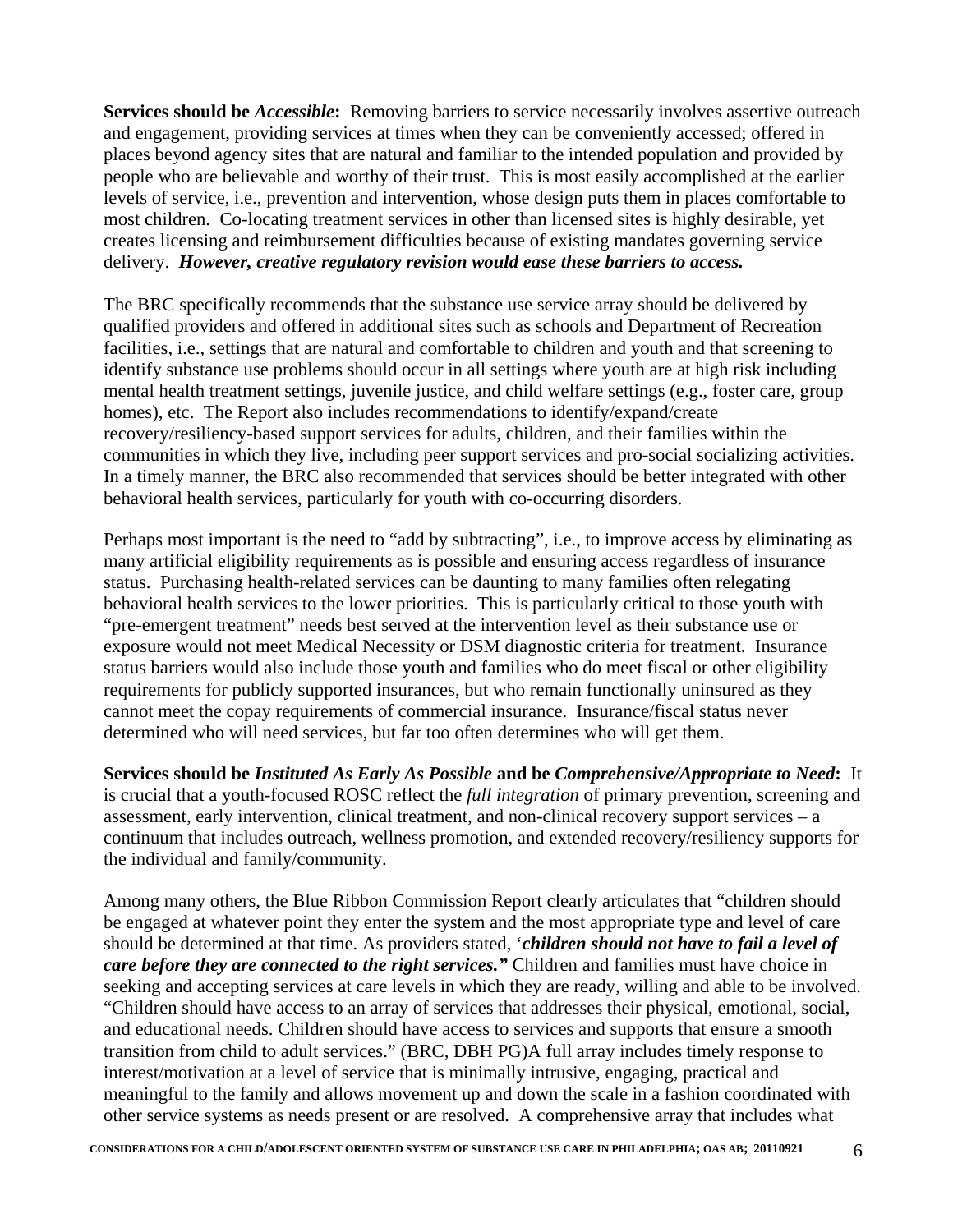families will view as practical treatment/intervention services and extensive and user-friendly, accessible recovery/resiliency resources will afford a more successful path to positive outcomes in treatment and reduce recidivism and cost in the long run.

**Services should be** *Coordinated/Systemically Integrated***:** Children and youth with substance or exposure related concerns and who are "known to" any child-serving system should have access to substance use professional and paraprofessional services. "Children and families should receive integrated, coordinated care, regardless of the system or systems through which they receive it" BRC, DBH PG).This includes those identified by contact with the mental health system, law enforcement and Court system, DHS and provider social workers, foster care and child welfare staff, school SAP teams and after-school program staff. It also includes those who work with children/families who experience homelessness in all its definitions, and those at primary risk of delinquency/dependency actions, etc. This would necessary involve significant training of key child/family serving personal as promulgated again by the BRC so that these staff may "more readily recognize potential behavioral health problems, including substance abuse, among children and build on children's and families' strengths and resiliency to address potential problems."

Further coordination is also needed with programs serving adults with addiction concerns as their children generally live with fewer protective factors around them and are highly vulnerable to their own use. All formal and informal adult and child services providers should be trained to elicit information about children and children's needs. Services that strengthen the adolescent/young adult's prosocial living skills, resiliency factors, emotional regulation and critical thinking and decision making skills are essential to address the particular risk conditions they face regardless of the system that serves them.

**S**ubstance use is so directly and indirectly prevalent in the stories of children facing negative outcomes in every child-serving system that addressing this issue alone can resolve a multitude of conditions. The BRC reported that:

*Children experiencing problems in school, at home, or with peers may be showing signs of mental, emotional, and behavioral problems.* These problems often come to the attention of parents in reports of repeated fighting, rule-breaking, school failure, or substance use. Children may also report feeling sad, depressed, or anxious.

*Some life events make children vulnerable to mental, emotional, and behavioral problems.* When children experience divorce (particularly those which are protracted) death, or incarceration of a parent, they may develop mental, emotional, or behavioral problems. These children are more likely to have physical health problems, use alcohol or drugs, and drop out of school. Physical and sexual child abuse is a serious factor in the development of depression, anxiety, and alcohol and drug abuse. When children are bullied or victimized, experience academic failure, spend time with deviant friends, or use alcohol and drugs, they may develop mental, emotional, and behavioral problems. Witnessing violence increases the likelihood of developing posttraumatic stress disorder, anxiety, depression, antisocial behavior, and the use of alcohol and drugs. *The importance of delivering services that are appropriate for the age and developmental level of children and youth should be recognized across systems that serve children.* The extent to which practices are developmentally informed should serve as a key criterion in evaluating and designing services.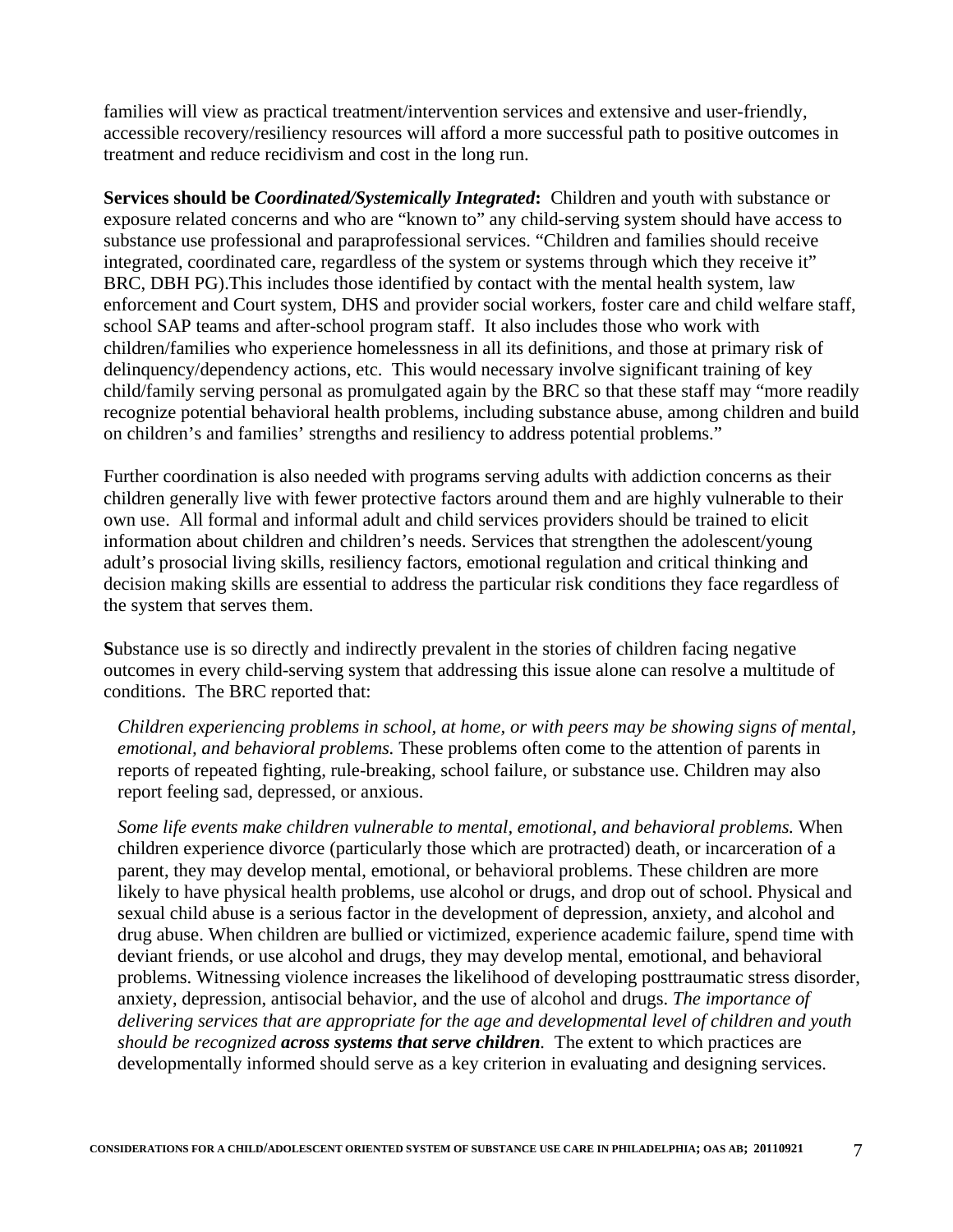Any of the above conditions/behaviors should raise an alert for child-serving professionals in a crosstrained system with adequate service resources and coordinated care. There is no more time for due consideration for this practice, the virtues of which have again been extolled for years. This is an opportunity for coordinated care for which the Department can take the lead as it is prominent among the BRC recommendations. By doing so, the Department could ensure through assessments of childserving systems, that the BRC recommended services and supports are available during key transition points in children's lives (e.g., children going from pre-school to kindergarten, children changing homes, neighborhoods or schools, youth returning from juvenile placement and youth aging out of foster care). It would also ensure that those services and supports are appropriate for the ages and development levels of the children they serve. Education and training programs for professionals in all systems should include this developmental perspective.

The rate of child abuse cases alone that involve parental substance use has been set as high as 75% (DHS); truancy/dropout/delinquency/teen pregnancy rates have been highly correlated with alcohol or other drug use for decades. It really is time for child-serving realms of physical and behavioral health, welfare, education, recreation, juvenile justice and domestic relations to make a serious commitment to collaborative approaches to practice in real time. Children cannot wait any longer as their natural supports continue to erode along with public ones.

**Services should be** *Effective/Practical***:** All levels of service to children/adolescents beyond the Universal Prevention level which begins with evaluation/review of larger group needs/strengths, should begin with and incorporate ongoing needs and strengths assessment that is developmentally appropriate and includes all persons with interests in the child in the input and decision making as developmentally appropriate or necessary. Standardized tools can be used as appropriate, but more importantly, assessments should include common dimensions across the field. Providers should incorporate sections unique to their populations or geography to add meaning and direction. Assessment and planning done in this manner should incorporate Motivational Interviewing into the process. These are the first steps in helping the child and family see the value of service engagement while at the same time addressing reluctance to commit to a process which removes drug use and replaces it with a more fleeting promise of something better to.

Service revision should incorporate the benefits of decades of research on child/adolescent services and evidence-based practices as well as emerging studies on effectiveness of other interventions to advise the development and implementation of services.

**NIDA Principles of Drug Addiction Treatment** acknowledge that "adolescent drug abusers have unique needs stemming from their immature neurocognitive and psychosocial stage of development" particularly with regard to the phenomenon of brain development most closely associated with aspects of behavior such as decision making, judgment, planning, and self-control undergo a period of rapid development during adolescence. Adolescent drug abuse is also often associated with other co-occurring mental health problems. These include attention-deficit hyperactivity disorder (ADHD), oppositional defiant disorder, and conduct problems, as well as depressive and anxiety disorders. This developmental period has also been associated with physical and/or sexual abuse and academic difficulties."

"Adolescents are also especially sensitive to social cues, with peer groups and families being highly influential during this time. Therefore, services that facilitate positive parental involvement, integrate other systems in which the adolescent participates (such as school and athletics), and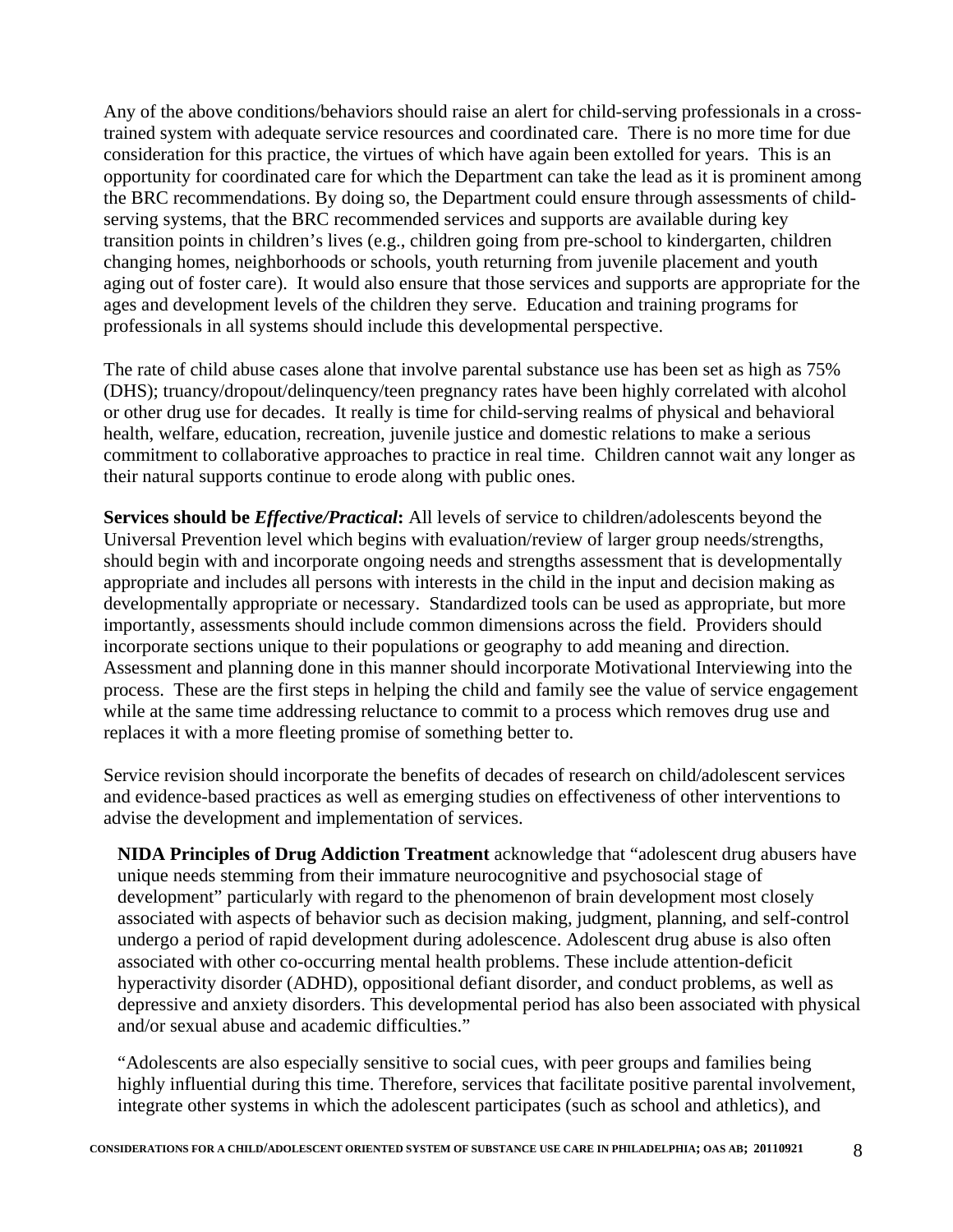recognize the importance of prosocial peer relationships are among the most effective." Timely access to a comprehensive range of services that includes a family focus is essential. NIDA asserts that such services be" developmentally, culturally, and gender-appropriate" as integral when addressing adolescent addiction.

As defined by the **SAMHSA's National Registry of Evidence-Based Programs and Practices,**  Evidence-Based Programs (EBPs) "...generally refer to approaches to prevention or treatment that are validated by some form of documented scientific evidence," i.e., several clinical research studies showed the service to be effective". Use of such practices as nationally vetted Prevention and Intervention curricula/programs and Treatment tools such as Cognitive Behavioral Therapies, all the Motivational models, various forms of family therapies and recovery-enhanced treatment programs is mandated by most child-serving systems. These methods are especially validated by SAMHSA and the **Office of Juvenile Justice and Delinquency Prevention (**OJJDP) in their efforts to assist practitioners and communities, and to a broader degree, public service systems, to implement evidence-based prevention, intervention and treatment programs that can make a difference in the lives of children and communities, and should be continued.

While Evidence-Based Practices are a given in service delivery in 2011and very effective in treatment of many adolescents, those who are "treatment-resistant" (resilient?) or who just are not invested in service may have more success with alternatives such as Practice-Based Evidence (PBE)."Communities, agencies and families create PBE when they attempt to adapt treatment practices (particularly components of evidence-based practices) to their unique needs. Practitioners of PBE merge culturally and traditionally defined methods of treating substance abuse to insure a comprehensive, or wellness, approach to treatment. PBE informs selected interventions with the history and culture of the community in which it is practiced. PBE accepts that treatment should be grounded by scientific evidence, but also recognizes that treatment is most successful when informed by community experience. The involvement of an adolescent and his/her family is a strong component of PBE, with the adolescent and his/her caregivers collaborating with the provider on goals, success measures, and the best ways to achieve success."*(The North Carolina Adolescent Substances Abuse Project at the University of North Carolina at Greensboro; a SAMHSA and CSAT Grantee).*

From a developmental perspective, services must make sense to the adolescent and clearly must be matched to strengths, needs and "ready, willing and able" factors for any chance of success. This is especially true of youth not mandated into service but whose use or exposure causes disruptions in development or achievement that they do not see or that are not significant enough to them to warrant attention. There are far more of these than mandated youth and their loss of potential is staggering on a personal and community level. Alternative ways of engaging and retaining youth in services not yet evidence-based should be examined as means of serving these youth as providers increasingly involve them in service planning.

Further exploration of alternative approaches such as PBE, Alternative Peer Group Programs which provide unique intensive peer-led but counselor-guided programming and Recovery High Schools with their exceptional sobriety effectiveness rates is indicated. Combining these with opportunities for sober housing for youth exiting various levels of treatment or residential placements and electronic or "wired" recovery and support options, the Department could advance its cutting edge systems transformations to attract, support and maintain youth in recovery environments as they mature to adulthood and beyond.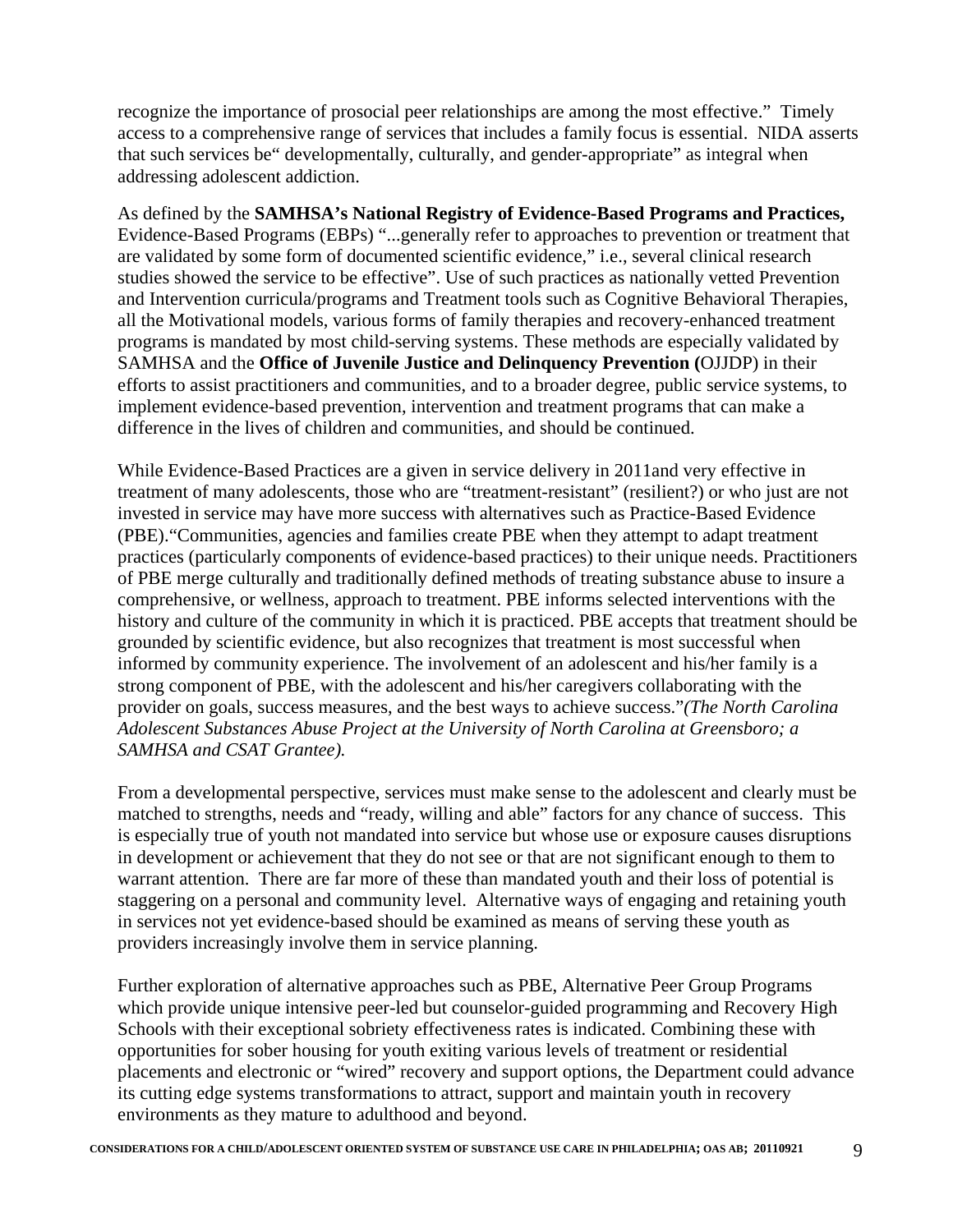**Services should be***Flexible***: "**Create services and resources/opportunities for community intervention and prosocial activities that are accessible in community based settings through coalitions of existing treatment providers and, schools, recreation centers, grass roots community/recovery based support organizations for children, adults and families and for those of any age in recovery processes" (BRC).

To implement this recommendation, the Child/Adolescent service system will need to include all services previously defined on the service spectrum, particularly at the outreach/prevention/ intervention levels. Service transitions at more intense levels of care already exist to a greater degree and they are often dictated by insurance or regulatory mechanisms. Needs and strengths of children and adolescents emerge and wane along predictable developmental patterns – until they are interrupted by substance use. For youth and families to remain engaged in during this flexible process, providers and supports must be equally flexible to adjust services across levels of care in response. Service array and all LOC service transitions must be structured in ways that prevent obstacles to fluid movement among needed services, all of which will require considerable collaboration with funding and reimbursement systems.

**Services should be** *Age/Developmentally Appropriate* **along the continuum:** Assuming a developmental perspective is at the heart of being person-centered in service, particularly so with adolescents given their unique psychology and physiology. Adolescent services are necessarily offered by adult professionals trained to meet the psychological needs of kids and attend to the developmental tasks that were interrupted by substance use and/or substantial exposure to substance use and other behavioral risk factors. These same adults must be equally adept at responding to families and other child allies throughout and beyond a service episode. Using a developmental approach also includes serving children and youth before and during the time that treatment needs present and providing resiliency/recovery supports to them and their families. This target group also includes transition aged youth and young adults often discounted by being caught between systems due to age-eligibility variables.

Child/Adolescent service staff by nature are oriented and trained to work with young people who are developmentally less mature than their chronological ages in behavior and attitude, lifeskills, world view, knowledge base, ability to navigate the wider world and who are still reliant on adult caregivers in most realms. Immature kids have no situational finesse skills; they live from selfreference and have difficulties seeing alternatives and solutions as problem solving skills generally are undeveloped. Kids with "developmental breaks" basically "go from 0 to catastrophe in 13 seconds" with no alternatives generated for dealing with normal emotional/psychological stress/discomfort, making them peculiarly vulnerable to the lure and trap of addiction. Developmentally appropriate services intervene with deficit behavior and enhance the youth's resilience and resistance related to current and future substance-related problems.

Addressing age-appropriateness, the Blue Ribbon Commission notes that "Children's developmental needs change over time and supports and services should reflect the child's stage and push for mastery. Developmental stages are accompanied by expectations for mastery of the youth in multiple domains at home, at school, and with peers, and each stage is accompanied by expectations that certain milestones or developmental challenges will be met. During transitions such as pre-school to school age, middle school to high school, and transition to adulthood there are many opportunities for social and emotional growth that can be fostered by family and community. For children and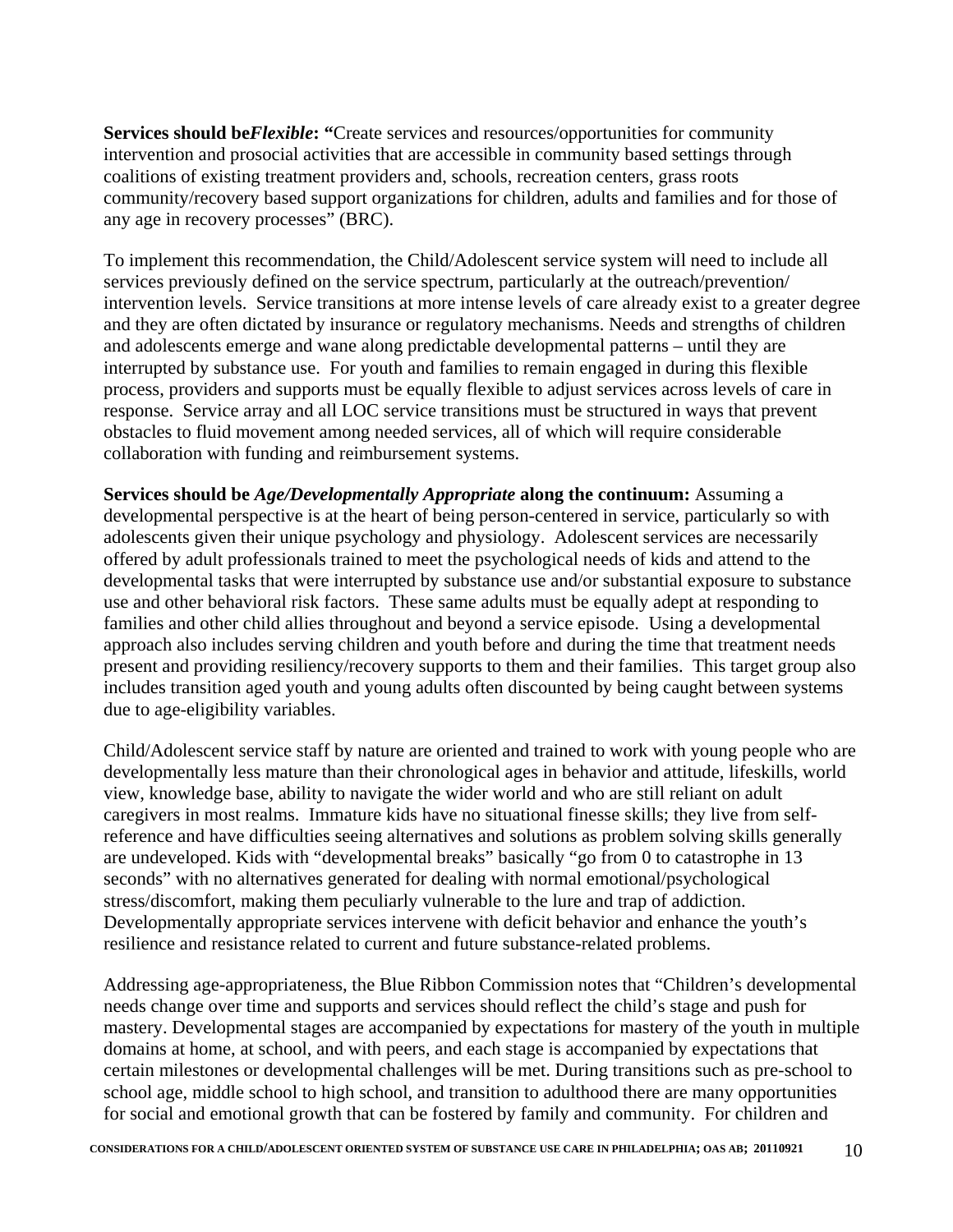youth who are at risk for developing behavioral health problems or for those who have already experienced the onset of a behavioral health problem, these transitions can be more challenging. Developmentally appropriate services and supports must be available for those in need during transition points."

Traditional adult-focused peer-led fellowship or recovery services and client-only focused treatment are woefully inadequate for the younger service population with its complicated subgroup system and developmental challenges. As stated in the DBH Practice Guidelines Draft, this "does not diminish the importance of focusing on developmental issues as applied to adults (both historical and current), but only that the trajectory of adult and child/adolescent development are different in nature, scope, and consequence". The BRC succinctly notes "service delivery across this array must embrace a developmental framework, recognizing that adolescent service needs are significantly different from those of adults."

**Services should be** *Family Focused/Involved***:** Substance use and all its derivatives constitute a recipe for wreaking havoc on family life and individual development. In this case, age actually matters given the developmental considerations already discussed. For adolescent services of any level to be meaningful and successful, consideration and support to and involvement of family members must be an utmost priority in the planning and delivery of services regardless of who the affected family member is. However, this is not to say that youth without an involved family should not be accepted into care. Quite the contrary as their need for services is great. Consequently, finding a significant other (e.g., other adult family member, coach) will be needed so as to optimize the potential for behavioral improvement.

Along with the BRC, NIDA, SAMHSA, DBH PG, IOM, White et al, emphasize the need to respect and involve family members at every step possible with due consideration of their circumstances. "This is particularly critical for parents of children who may be juggling limited finances, other young children, transportation issues, etc., so flexibility is key to inclusion. Additionally, it is incumbent on systems and providers alike to offer family treatment and resource management, coordinate and not replicate multiple services and to provide ongoing support to the primary client, and to the family system through consultation, telephone recovery check-ups; peer-run support groups facilitated by family members; family education on early addiction recovery; and strategies to promote sustained wellness. Continuing care planning is a collaborative effort between providers, peer-based supports, the individual receiving services, and family members when possible." To this end, providing advocates to help families navigate increasingly complex service systems is indicated.

Special needs groups also need special considerations in the areas of direct service and family involvement. Children who have primary caregivers with behavioral health problems are vulnerable to behavioral health problems themselves. This is also true of children exposed to long-term illness in their families, those who meet homeless definitions, those is out-of-home placements or experiencing the loss of parents/caregivers for any reason. It also applies to those who have been abused, neglected and/or exposed to violence as well as those with significant academic difficulties and those with challenges relating to their racial, ethnic or cultural background, sexual orientation, or gender identity or problems due to chronic health issues or physical disabilities (BRC).

Services should be *Recovery Focused:* White and Godley in their commentary on adolescent recovery, note perhaps the most important and realistic condition for R/ROSC for adolescents, that "solutions to AOD problems already exist in the lives of individuals, families, neighborhoods, and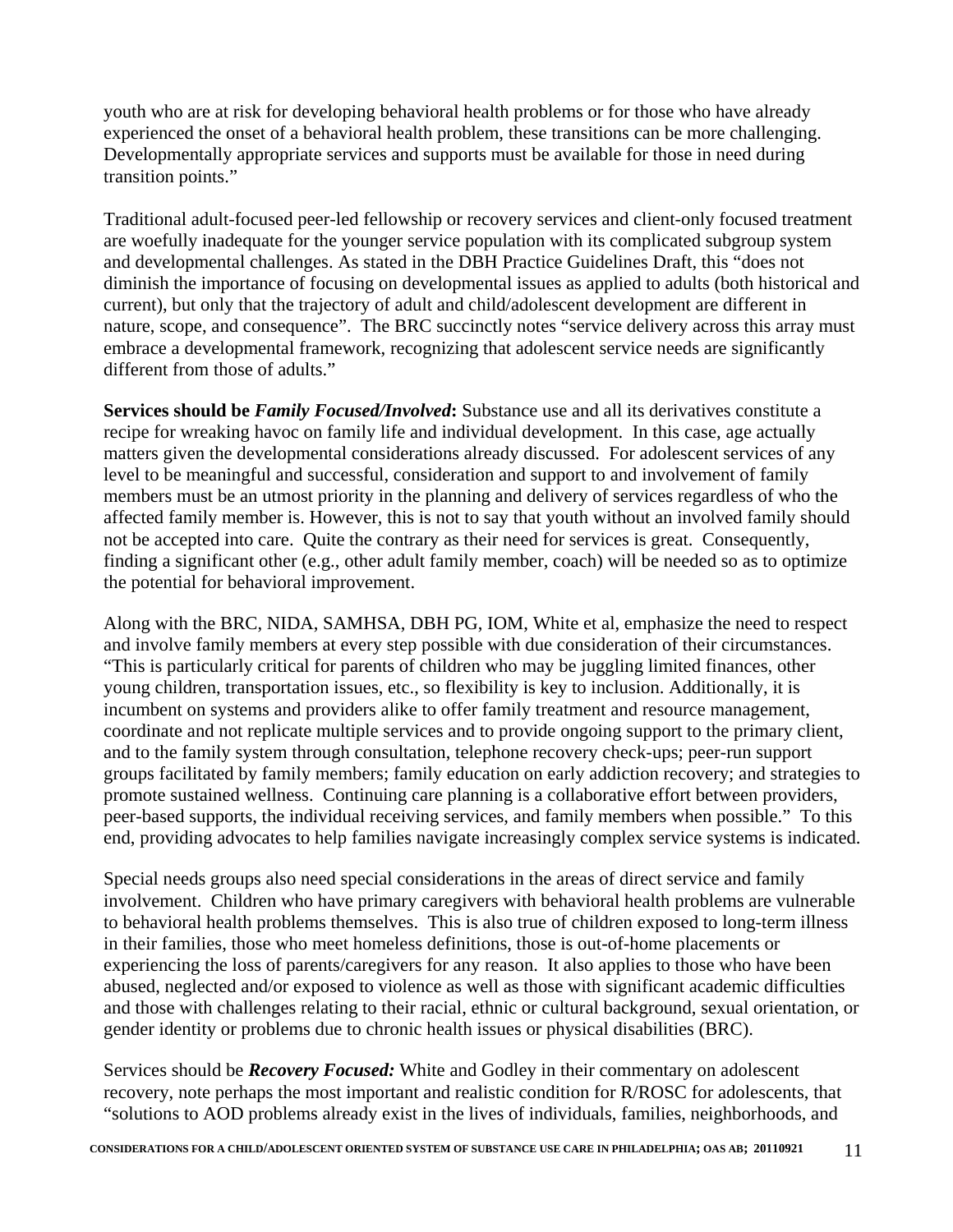communities and that our focus of study should be extended to learn from these successes." Much collaboration is necessary to bring about an equitable distribution of community and faith-based resources that can provide developmentally appropriate and practical recovery capital to City neighborhoods. The added benefit of doing so is that the same emerging network also serves the resiliency needs of families in recovery while benefiting primary and relapse prevention as well. Stipulating to the volumes of resiliency/recovery research and evidence based practices as the basis for systemic transformation, it is clear that applying these principals is one thing, devising a methodology to measure outcome and therefore validity is clearly another. The latter is an important concurrent move to the former in the redesign of Philadelphia's service system for children and adolescents and is an urgent recommendation and challenge to DBH and providers alike. This paper has incorporated Resiliency and Recovery concepts throughout in an effort to demonstrate the desire of many that Philadelphia's be a system that can easily be recognized as "recovery-oriented, familydriven, developmentally appropriate, culturally nuanced, highly individualized, and focused on youth resilience, strengths, and empowerment" (SAMHSA)

To this end, the following recommendations address options to sustain recovery support at levels that leave them more connected to concrete assistance as they leave the structure of formal treatment:

- Ensure that there is a seamless transition between intervention/treatment and recovery services, i.e., no "break" between discharge from IOP or inpatient treatment and placement in a recovery program (sober high school, after-school programs, peer support groups) since it is often during this transition that the success of an adolescent in early recovery is most threatened. (Ginsburg, Brendler)
- Create at least one district high school for students working a sober program that follows the recommendations for best practices of the Office of National Drug Control Policy and the Association of Recovery Schools. The continued attendance or return to a school where there are no (or limited) recovery supports in place and where there are other students actively using seriously threatens the chances that an adolescent can sustain sobriety. In fact, 8 of 10 students will relapse within the first 6 months, and 50% will be using at similar or higher levels than before intervention/treatment (NIH and Winters).
- Create and maintain a database of peer-driven support meetings and pro-social activities available in city neighborhoods that are directed by, attended by and focused on the particular needs of adolescents including NA, AA, CA, non-12 step peer groups, "Friday Night Live"(White) and alternative peer group supports.
- Develop affordable sober houses/other sober living facilities within the city for older adolescents/young adults who need placement outside of their homes or neighborhoods in order to maintain recovery.
- Partner with area colleges and universities to establish recovery programs for students in recovery continuing onto post-secondary institutions so to decrease the chances of relapse and interruption of school. Look to Rutgers, Augsburg, University of Texas at Austin and 15 other college programs around the country for best practices.

### **DEVELOPMENT AND FISCAL CONSIDERATIONS:**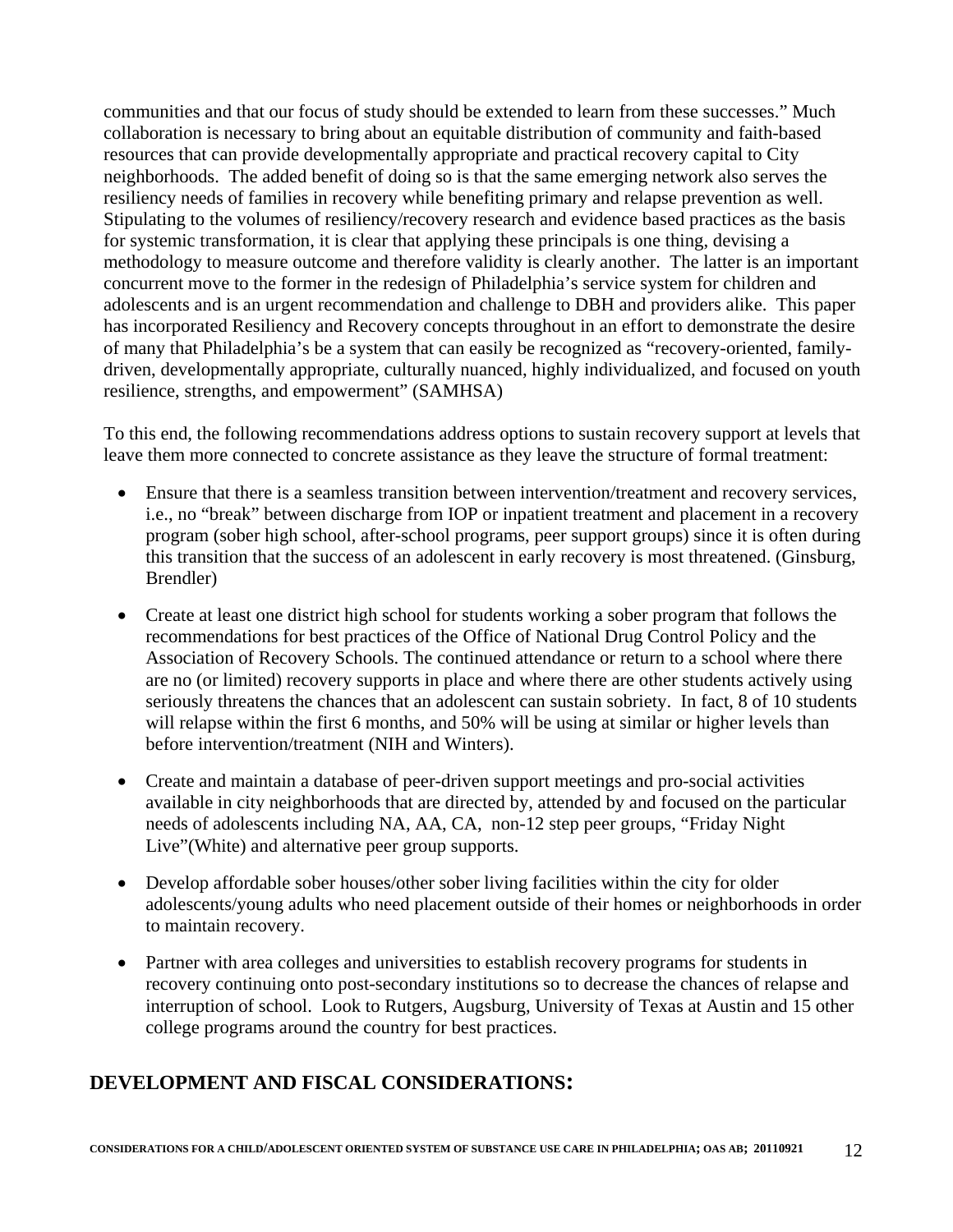**FUNDING AND PAYMENT STRATEGIES:** SAMHSA reports that in the public sector, individuals/families/youth with complex mental and substance use disorders receive services funded by federal, state, county and local funds. These multiple funding sources often create a maze of eligibility, program and reporting specifications that create funding silos featuring complicated administrative requirements**.** If services are to be integrated, then dollars must be also intertwined. In the same way that Medicaid will be required to streamline eligibility and enrollment, the good and modern system must either blend or braid funds in support of comprehensive service provision for consumers, youth and families.

Similarly, the BRC notes that "typically, the mental health service system and the drug and alcohol treatment system have been segregated with separate physical locations for services, separate funding of services, separate training of providers and often too little combined expertise in addressing the needs of youth who have substance use problems as well as mental health problems". Thus, children and adolescents who have co-occurring mental illnesses and substance use disorders are inadequately served."

The virtues of FFS or Cost Reimbursement funding are clearer for adult services than for youth. If accounting for service delivery under funds allowed is the goal of FFS/CR conversion, it is a problem on the Child/Adolescent side - better outcomes are realized from a family and youth programmatic orientation rather than from a purely fiscal approach. Program funding is the more appropriate funding and reimbursement approach as it supports the flexibility to transition easily among LOC for affected youth and their families as treatment and recovery needs emerge. Flexible fiscal capital in service delivery is a prerequisite for developing recovery capital in children, adolescents and families.

**RETURN ON INVESTMENT:** According to the Institute of Medicine in a 2009 brief for policy makers, *mental health and substance use disorders among children, youth, and young adults are major threats to the health and well-being of younger populations which often carry over into adulthood. The costs of treatment for mental health and addictive disorders, which create an enormous burden on the affected individuals, their families, and society, have stimulated increasing interest in prevention practices that can impede the onset or reduce the severity of the disorders. Making use of some of the effective evidence-based interventions already at hand could potentially save billions of dollars by addressing behavioral problems before they reach the threshold for a diagnosis and require expensive treatment.*

*The IOM further states that many comprehensive interventions for school-age children and adolescents also appear to be cost-effective in a range of service systems, including education, child welfare, primary health care and juvenile justice. Youth development programs that focus on improving parent-child relationships and reducing problem behaviors, such as substance use and violence, have been shown to have benefit-cost ratios ranging from 3:1 to 28:1.* 

*To this end, leaders, funders, and researchers should collaborate to develop outcome measures and guidelines for economic analyses of prevention and mental health promotion activities, incorporate guidelines and measures related to economic analyses into program announcements, and include analysis of costs and cost-effectiveness of interventions to prevent MEB disorders in young people in evaluations of effectiveness studies whenever possible .It is important to note, however, that the significant societal benefits of preventing BH disorders among young people may warrant intervention when an effective approach is available, even if the cost-effectiveness of such interventions is not yet ready. Producing more widespread cost-effectiveness analyses may take years, placing many young people at unnecessary risk.*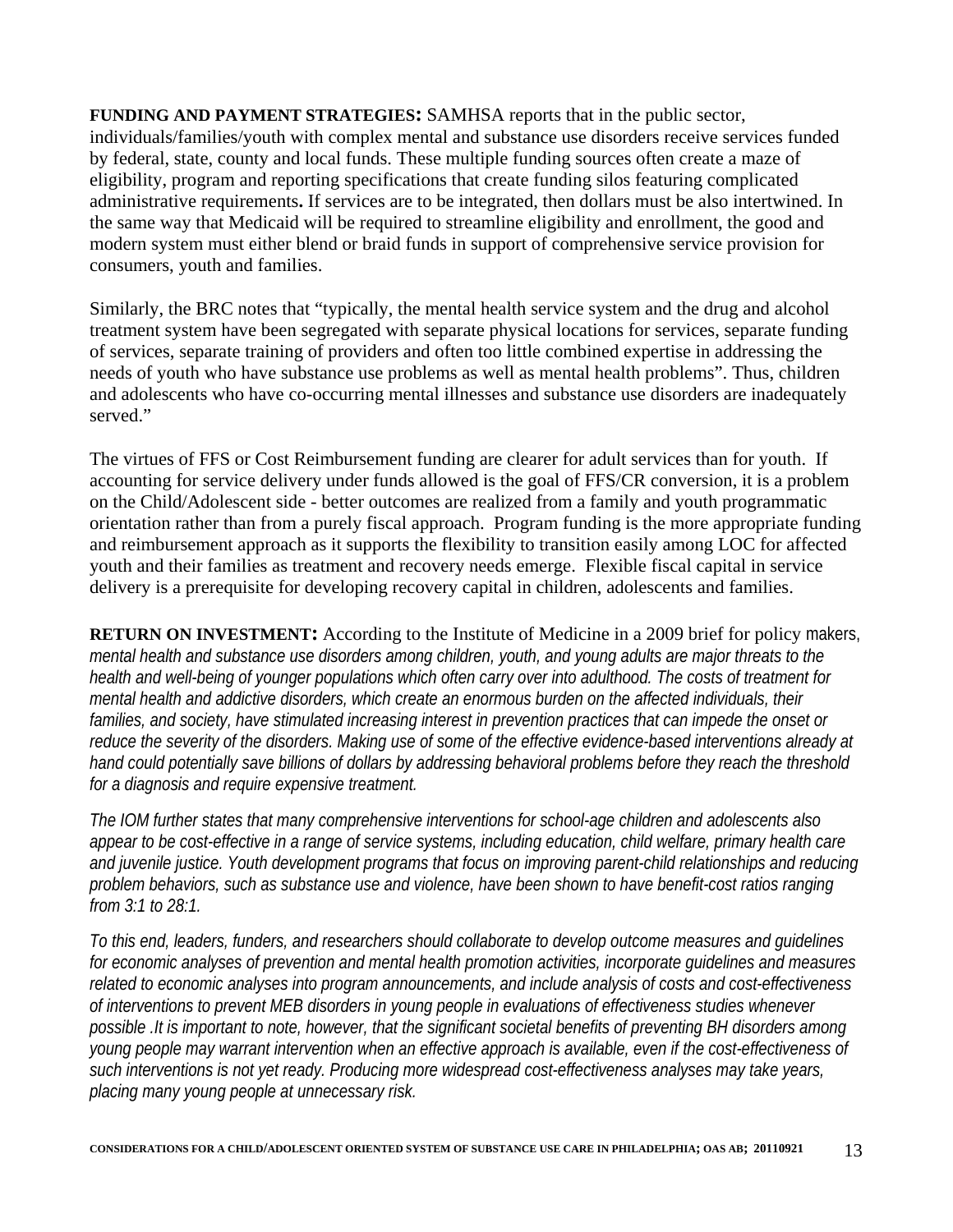Coordinating efforts to address these overarching issues in ways that remove obstacles to the complete system transformation envisioned is of primary importance. DBH, in its iterations of Practice Guidelines that include operational and fiscal dimensions, and its examination of viable funding and payment alternatives has already assumed this mantle. Inclusion of providers and clients/families in this process is commendable and unique and further assistance from these groups is recommended in the development of new services and the exploration of new grant sources and program supports.

**WORKFORCE DEVELOPMENT:** SAMHSA notes its own directive *"that in conjunction with the Health Resources and Services Administration and provider associations SAMSHA will need to develop strategies for creating learning models to ensure the workforce has the information, technical assistance and culturally relevant training to effectively implement improved practices. Recruitment and retention efforts will need to be enhanced, especially to increase the available pool of culturally, ethnically and racially diverse practitioners and advance the development and use of peer/family specialists and recovery organization staff to address the demand for mental health and addiction services.* 

*Three critical efforts loom large: (1) redeployment of the shrinking professional workforce to positions of consultation and oversight; (2) augmentation of the existing workforce to include trained family, youth and peer supports as part of the paid workforce; and (3) a more concerted pre-professional training effort to prepare new frontline and professional providers for the modern delivery system that is consumer- and family-driven, youthguided, recovery/resiliency-oriented and evidence-based.* 

As per OAS Strategic Goals, "insure the full complement of skilled professionals needed to expand and sustain necessary youth and adult service options by addressing workforce development issues including identity, salary, qualitative supervision infrastructure and professional development. Address the real and critical need for workforce development by providing sufficient compensation and reimbursement for training that would grow enough competent treatment, intervention and prevention service professionals to meet the growing need especially in areas of assessment, trauma informed/specific care, dual diagnosis, child psychiatry and especially in the outpatient level of care."

**DATA/OUTCOME MEASURES:** For all of the recommendations for transforming the Child/ Adolescent Substance Use service system to be viable, reasonable outcome and data collection methods that are goal directed and user and cost friendly must be developed in a coordinated manner. Philadelphia is blessed with a research-rich environment already fluent in substance service system in the City and on state and national levels as well. Academics, providers and research professionals should collaborate with DBH to develop a set of measures and data standards that are meaningful to the Philadelphia locale and which can be used to inform service development/transformation.

Providers also need assistance from OAS to obtain SCA needs data, NOMS results, PAYS results, etc., and current and inclusive county data in regard drug and alcohol level of use and treatment not restricted only to MA service recipients as many children and youth are served outside that funding/data stream.

### **CONCLUSION:**

Perhaps the best summary of need and purpose illustrated in this paper is provided by the Board on Children, Youth, and Families (BCYF) within the Division of Behavioral and Social Sciences and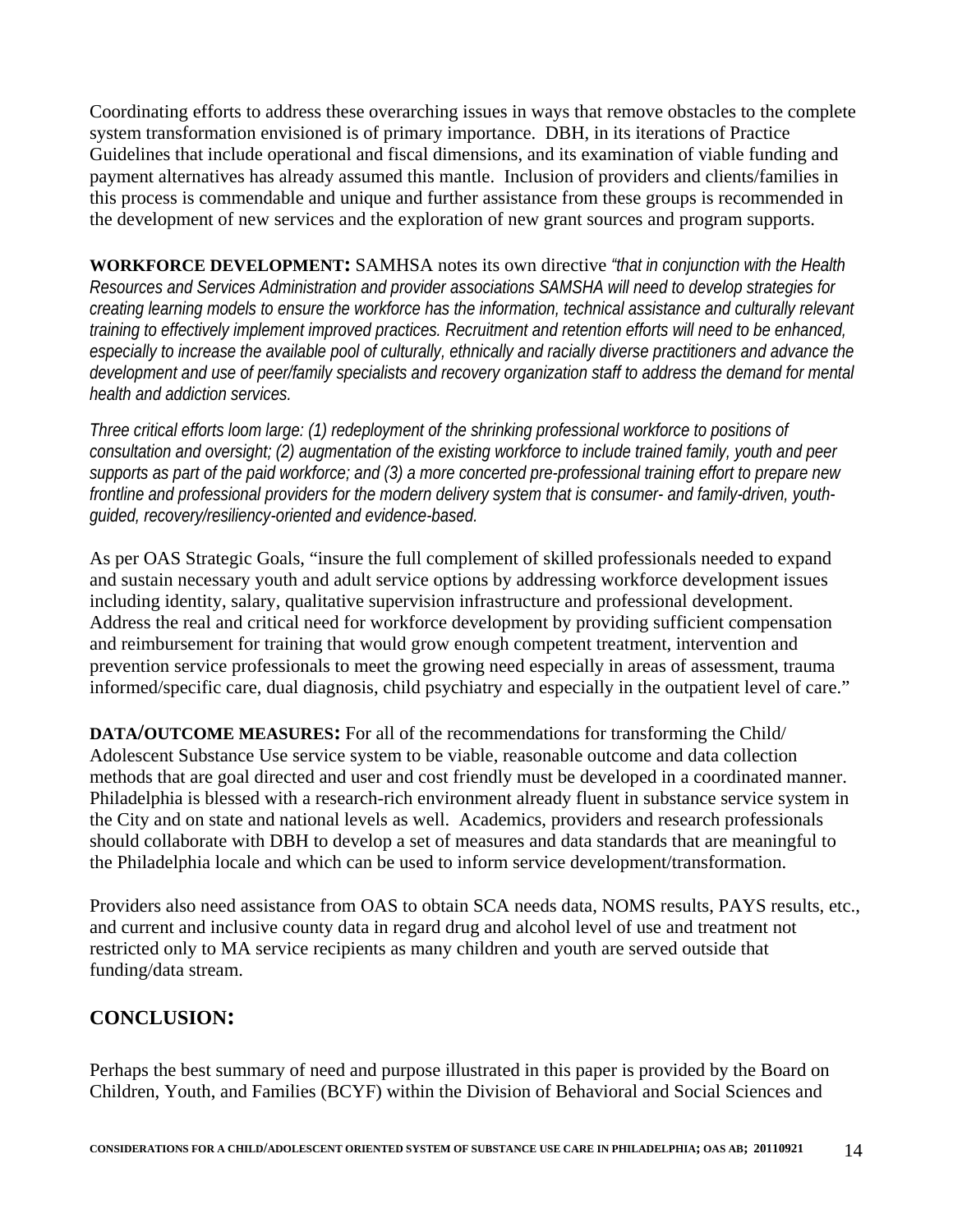Education of the National Research Council and the Institute of Medicine. In their 2009 study report, they state the following:

*Clear windows of opportunity are available to prevent MEB (Mental, emotional, and behavioral disorders which include depression, conduct disorder, and substance abuse) and related problems before they occur. Risk factors are well established, preventive interventions are available, and the first symptoms typically precede a disorder by 2 to 4 years. And because mental health and physical health problems are interwoven, improvements in mental health will undoubtedly also improve physical health. Yet the nation's approach to MEB disorders has largely been to wait to act until a disorder is well-established and has already done considerable harm. Tools to equip young people who are at risk with the skills and habits they need to live healthy, happy, and productive lives are available. What is lacking are the will, social policies, and collaborative strategies to adequately support the healthy development of the nation's young people.* 

Much of the work required to coordinate an expanded array of cross-systems services to Philadelphia's children and families at variable exposures to risk conditions and behaviors is and can be championed further by the DBH. Establishing an Office of Prevention Services within the Department of Behavioral Health structure with sufficient supports to build and sustain these efforts and would strengthen addiction outreach, engagement, and prevention activities/services/planning for children/youth and families(OAS Strategic Plan) and, in fact, bolster all Philadelphia systems that care for the City's children and families. DBH is to be commended for initiating and sustaining the inclusive and successful process thus far of systems transformation and for its determination to apply all possible resources to the enhancement of child and adolescent services in Philadelphia.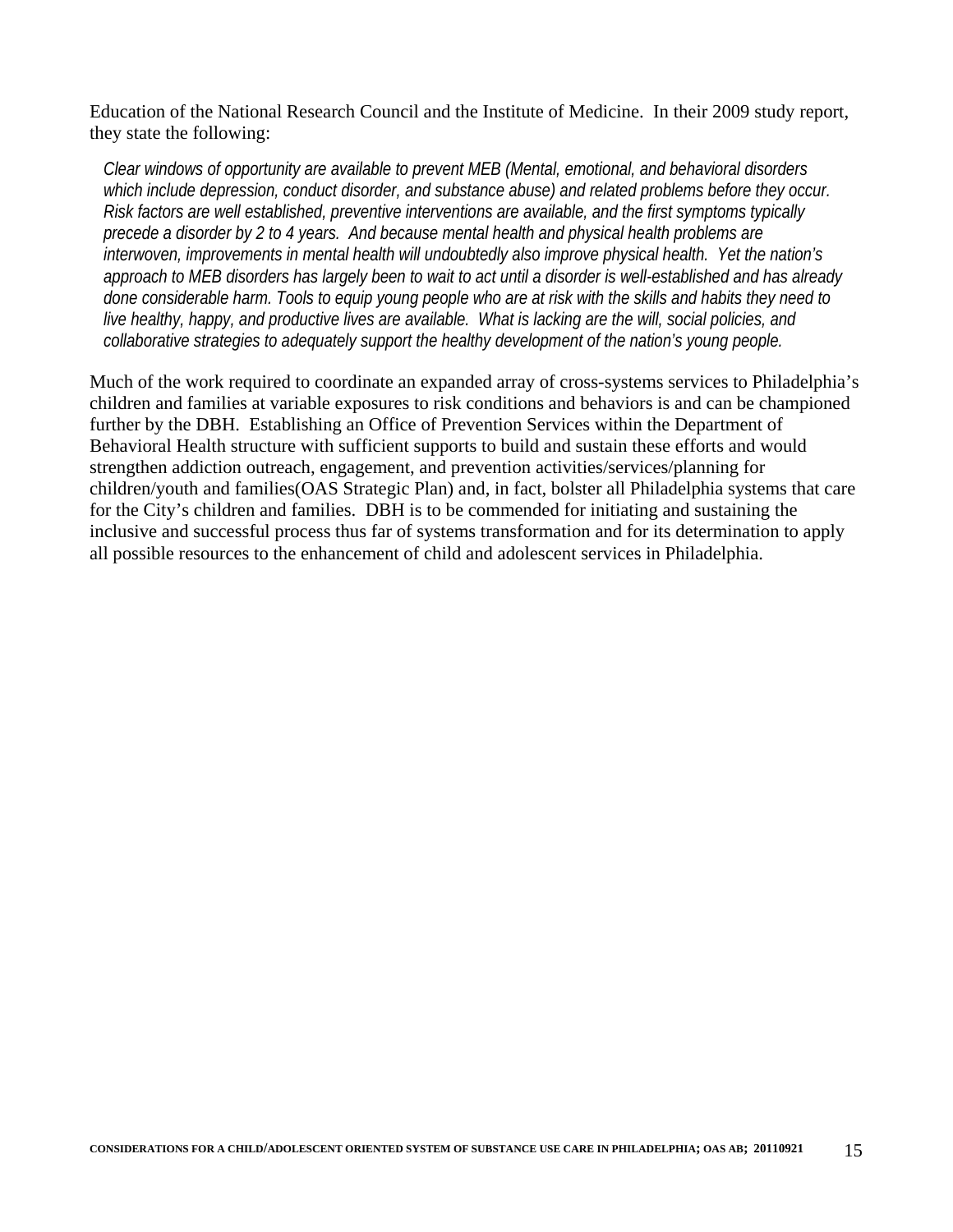### **LEVEL OF SERVICE: PREVENTION**

As an organizing framework for prevention services for children and adolescents, the system should consider utilizing a combination of the Public Health Model (PHM) of three "stages" of prevention, the Institute of Medicine's (IOM) three classifications as well as the National Institute of Drug Abuse 's (NIDA) sixteen Prevention Principles. These organizing concepts have valuable perspectives, and frame this perspective on Prevention services through the DBH system**. For purposes of this paper, the secondary and tertiary levels of prevention which focus more on targeted or indicated individuals for whom primary universal application of prevention messages is not sufficient to mitigate their risk factors, are addressed in the Intervention section.** 

Primary Prevention shares with IOM's Universal Preventive Intervention classification, a focus on the universal population as the target with attention is drawn to activities as targeted to a whole population group that has not been identified on the basis of individual risk. The PHM**Primary Prevention**schema emphasizes the outcome of this focus, namely that interventions are seen as directed at averting potential health problems before they start. This is consistent with research which shows that early intervention with risk factors (e.g., aggressive behavior and poor self-control) often has great impact than later interventions, by diverting a child's "life path" away from problems and toward positive behaviors (Ialong et al., 2002).

IOM's **Universal Preventive Intervention** classification is particularly rich in its application of NIDA Prevention Principles in the areas of risk and protective factors and program delivery. Programming should take advantage of the approaches to risk and protective factors that are fundamentally embedded in the research and evidence-based curricula approved by the Substance Abuse and Mental Health Service Administration (SAMHSA), which include outcome-validating pre-and postinstructional survey testing. Programming provided to this population is referred to as a "universal dose." NIDA Principles, attached at the end of this document are the primary reference guiding specific recommendations that follow.

Broadly defined, individual strategies are short-term actions focused on changing individual behavior, while environmental strategies involve longer-term, potentially permanent changes that have a broader reach, with the best prevention plans using a dual approach. Therefore, providers should deliver primary prevention services through developmentally appropriate lesson plan series provided by nationally validated curricula and adhere to structure, content, and delivery faithful to the "core elements of the original research-based intervention" (Spoth et al., 2002b). Program services should:

 enhance protective factors and reverse or reduce risk factors, including those that variously exert their influences throughout the maturation process, i.e., family, peers, and age, gender, ethnicity, cultural and environmental factors;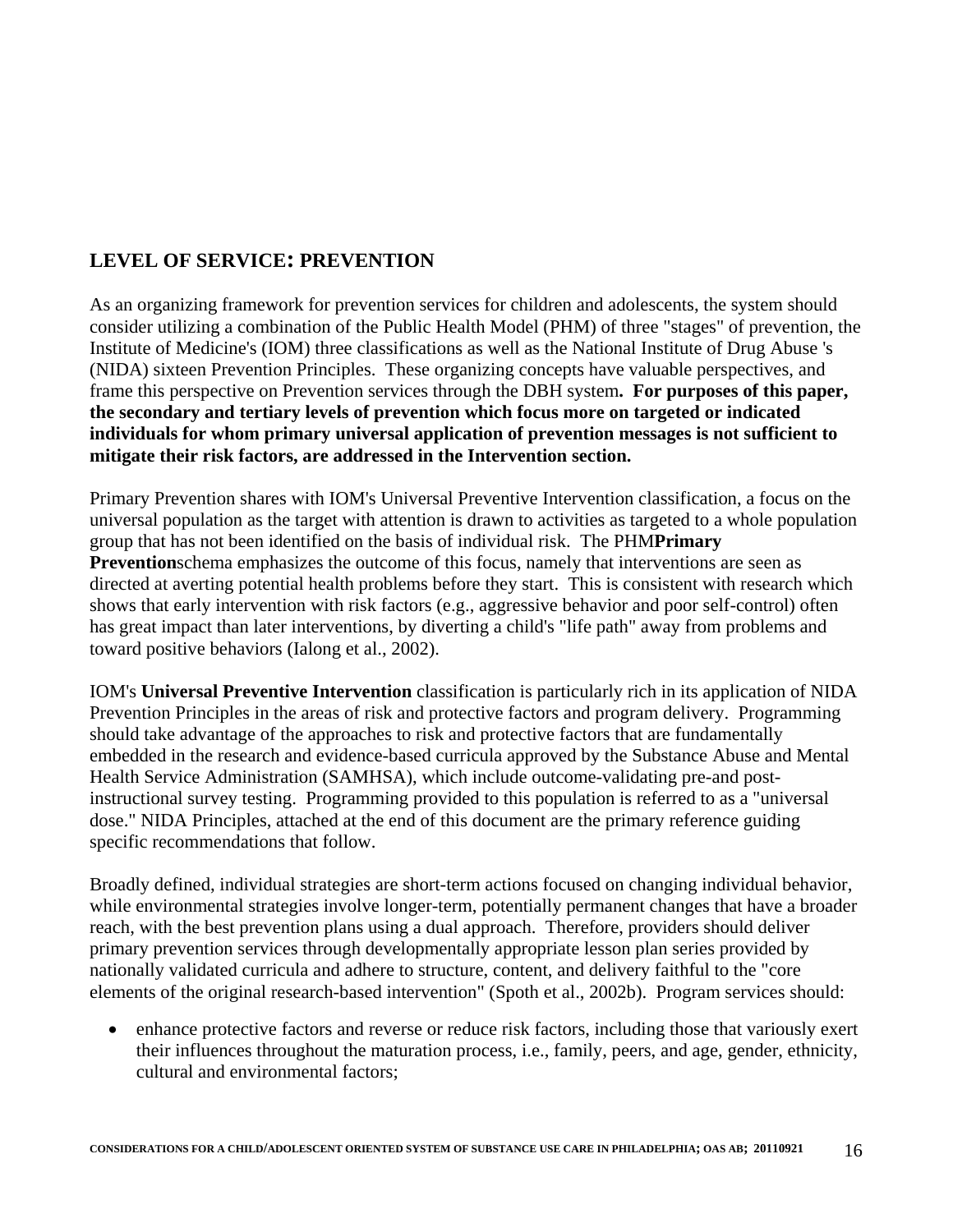- address all forms of drug abuse, including under-age onset of legal and illegal drugs, as well as inappropriate use of legally obtained substances (e.g. inhalants) and prescription or over-thecounter medications; and
- address all forms of risk conditions in youth and families as they are interrelated and multisystemic; utilizing risk and protective factors for combating alcohol and drug issues will assist with other problem behaviors, including substance abuse, violence, delinquency, teenage pregnancy, and school dropout.

Providers should continue to raise awareness that developmentally appropriate perspectives be respected for those younger than 24 years across all other contexts, including system transformation strategies. For children (under 13 years of age), youth (ages 13-17), and the transition-aged (ages 18- 24), developmental maturation is particularly significant because it is incomplete until approximately age 24. Volumes of brain development research have established that the adolescent brain (ages 13- 24) is unlike that of either children or adults, because it is influenced by risk taking-enhancing hormonal influences not found in those older or younger. As a result, it is inappropriate to assume that strategies developed for adults will apply to youth and the transition-aged.

The Prevention system should emphasize the importance of utilizing prevention-focused curricula that is evidence-based and nationally validated and which must be implemented with fidelity as to content, prescribed number and duration of lessons due to proven effectiveness. Instructors should be trained behavioral health professionals such as Prevention Specialists, to ensure an adequate threshold of knowledge of material and practice guidelines and be able respond appropriately to student inquiries/reactions. Research continues to support the decades old better outcomes of prevention services that are delivered by the qualified professional described above than those from discontinuous lessons by staff not specifically trained/experienced in the principles supported by science of prevention.

#### **SCHOOL PROGRAM RECOMMENDATIONS:**

Prevention services should address school-based programming by focusing on programs aimed at the general population at key transition points. Universal education should address natural and developmental transition points or identified vulnerable points, such as preschool to kindergarten, elementary school to middle school, and middle school to high school. Providers, for example, should conduct preparatory interventions for ninth-graders who will be entering high school.

Preschool programming focuses particular attention to the aggressive behavior, poor social skills, and academic difficulties that are indicators for drug abuse. Service to this age group is an area of improvement needed and providers will need training and curricula in these areas.

At the elementary school level, in addition to factors evident at the preschool level, Providers should address higher risk factors for drug abuse, including academic failure and school drop-out, through age-appropriate curricula. Risk factors should be addressed through instruction that equips student participants with the following skills: self-control, emotional awareness, communication, social problem-solving and academic support.

The middle school and high school curricula used by Providers should address the age-appropriate approach to risk factors, emphasizing academic and social competence. Research-based instruction should instill more sophisticated skills in the areas of: communication, peer relationships, self-efficacy and assertiveness, drug resistance skills, reinforcement of anti-drug attitudes, and strengthening

**CONSIDERATIONS FOR A CHILD/ADOLESCENT ORIENTED SYSTEM OF SUBSTANCE USE CARE IN PHILADELPHIA; OAS AB; 20110921** 17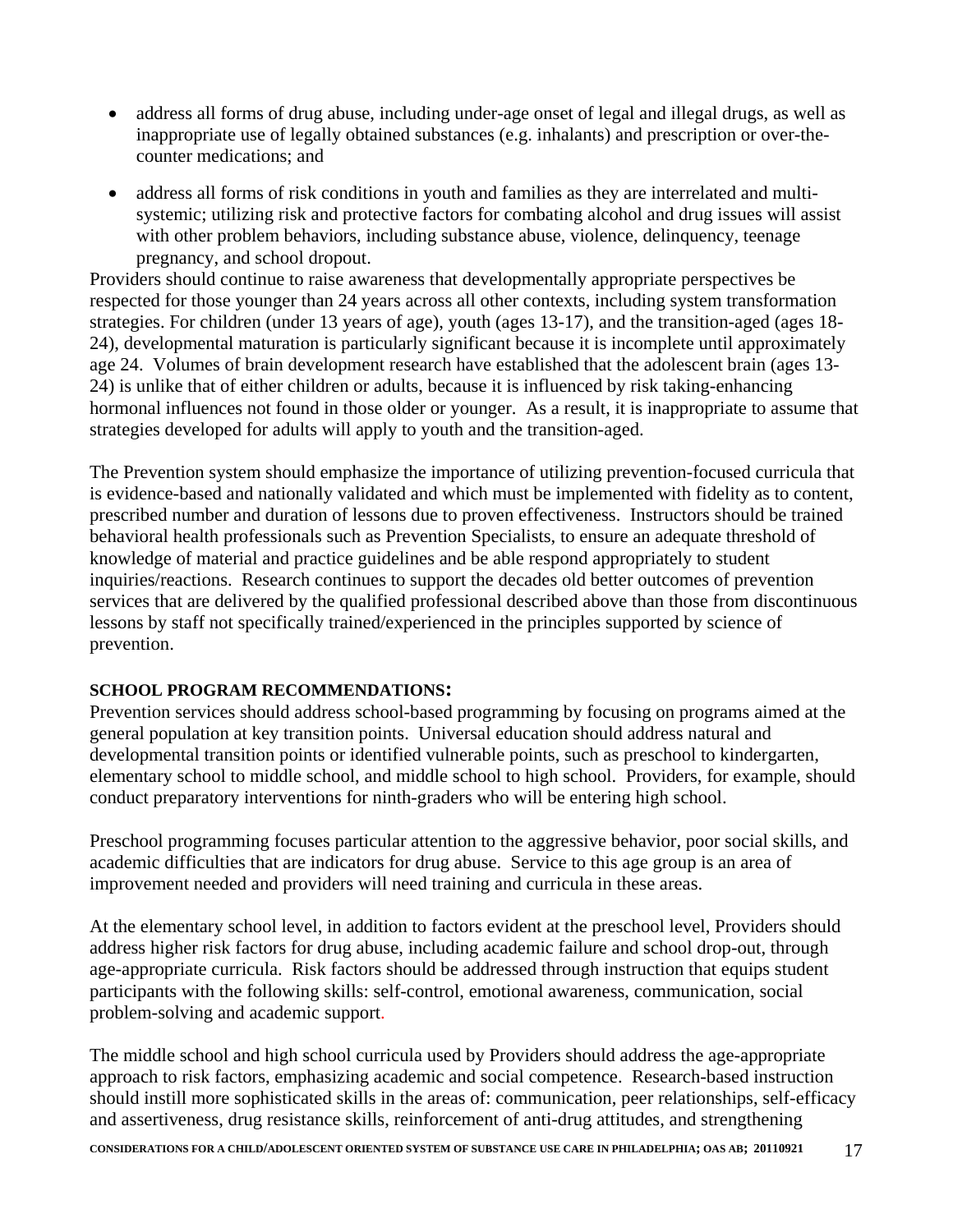personal commitments against drug abuse. In Philadelphia-specific research, Quill et alia (2006) confirmed development of drug refusal plans by students in Philadelphia, while Meyers et alia (2010) confirmed significant changes in attitudes toward substances and violence, as well as improvements in the characterization of peer groups and academic achievement.

Prevention programs should be long-term with repeated intervention via age-appropriate "booster" programs that reinforce prevention goals from one academic year to the next to prevent the "diminishing effect" on benefits gained without follow-up in the high school years (NIDA). Providers should establish relationships of mutual trust with school personnel to foster "booster" programming, and raise the community's awareness that continuous reinforcement of messaging, ages K-12, is necessary if the desired effects of system transformation are to be achieved.

#### **TRAINING RECOMMENDATIONS:**

All prevention providers should be trained in Student Assistance Program (SAP). SAP is a mandated K-12 program in all Pennsylvania public schools. Knowledge of the SAP Process and a relationship with the school SAP team would assist the provider in making appropriate referrals to assessment service when concerned about children who may need intervention or treatment levels of service.

A comprehensive Substance Use service system should equip Prevention Specialists with skills through training in curricula, underlying content, and the classroom management practices that foster students' "positive behavior, achievement, academic motivation, and school bonding." With NIDA's emphasis on interactive techniques, Prevention programs should employ cooperative learning because such techniques enable "active involvement in learning about drug abuse and reinforcing skills" (Botvin et al., 1995).

### **COMMUNITY PROGRAMS:**

There are multiple paths to Prevention and principles of Prevention Services should include a commitment to service access points in the community that are points of entry which are natural and non-stigmatizing. In addition to schools, these include out-of-school time program sites, recreation and community centers, social service agency sites, libraries, etc. Such practice will increase the likelihood that children and their families obtain services. Programs should be designed to intervene with children and families as early as pre-school age to identify and address risk factors for any number of difficulties and should extend through adolescence and young adulthood particularly at times of transition. Prevention Providers will need assistance in building capacity to establish and maintain such linkages.

Prevention services should address drug abuse programs in the local community, as well as targeting modifiable risk factors and strengthening identified protective factors (Hawkins, et al., 2002). Provider services could include resource management for linkage to real-time resources for families in their communities.

To support the development of healthy community environments, Prevention services should address the needs of children, youth and the transition-aged in the zip codes/Police Districts with the highest stress statistics, schools with dangerous incidents, and persistently dangerous schools and their feeder schools. Additionally, for therapeutic linkages emphasizing wellness and a holistic approach to the child, linkage should be explored with primary care providers and leisure/recreation sites or providers, such as Y's. Providers will need to develop capacity to establish and maintain such linkage.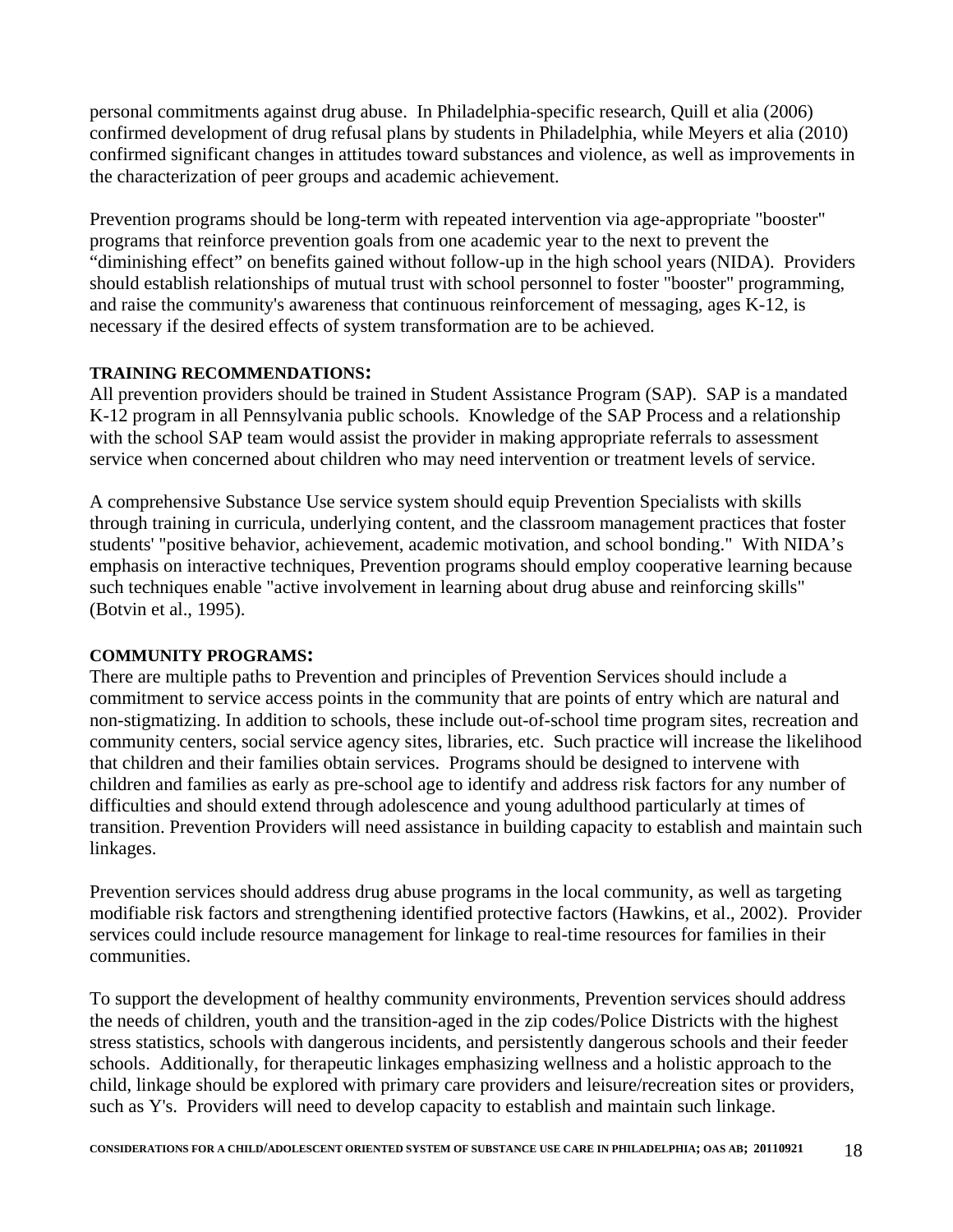To address programming reaching populations in multiple settings, Providers should also forge linkages to clubs, faith-based organizations, and the media. To enhance their capacity for these linkages, Prevention Providers will need to acquire curriculum, such as the social media curriculum of Temple University's Rene Hobbs.

Community prevention programs should be developed that combine two or more effective programs. Providers will need to build capacity or work through collaborations to achieve recommended combinations, such as family-based and school-based programs, which are considered to be more effective than a single program acting alone (Battischtich et al., 1997). Providers could benefit from a pilot program that funds establishment of such linkages.

Providers could also establish student advisory groups to help develop appropriate social and other media strategies to reach students' peers. Youth should be explored as a resource, for example, peer buddy programs, peer mediation, cross-age tutoring and mentoring, and SADD.

#### **FAMILY PROGRAMS:**

In addressing family programming, Providers should provide training that enhances parent monitoring and supervision skills. Training can include rule-setting, techniques for monitoring activities, praise for appropriate behavior, as well as moderate, consistent discipline that enforce defined family rules (Kosterman et al., 2001). For those whose risk levels are beyond the Primary Prevention level of service, linkage to the Intervention or Treatment LOC is appropriate for more intensive intervention. Providers should also disseminate information for parents/caregivers that reinforces what children are learning about the harmful effects of drugs, and opens opportunities for family discussions about the abuse of legal and illegal substances. Providers need to acquire the curricula and training to augment service levels for this activity.

#### **BENEFITS/RETURN ON INVESTMENT:**

Recent research (Greenberg et al., "The Economic Return on PCCD's Investment in Research-based Programs: A Cost-Benefit Assessment of Delinquency Prevention in Pennsylvania," 2008, at www.prevention.psu.edu) shows that the cost-effectiveness goals of NIDA Prevention Principle 16 (a savings of up to \$10 in treatment for alcohol or other substance abuse) has been exceeded. This Penn State Prevention Research Center report concludes that due to effectiveness and wide reach, life skills training (e.g., Botvin) results in a \$25 return on investment (ROI) for every dollar invested, a result that far exceeds that of any other intervention evaluated in the report (including Big Brothers/Sisters; multidimensional treatment foster care; multisytemic therapy; functional family therapy; nurse-family partnerships; and the Strengthening Families Program 10-14).

A recent study by the University of Illinois's Collaborative for Academic, Social and Emotional Learning (2008) evaluated "social-emotional learning" instructional programs provided to over 300,000 students in universal populations, and showed outstanding results that reinforce the efficacy of NIDA's Prevention Principles. Participants "significantly improved," compared to nonparticipants, in: Achievement test scores and school grades, social and classroom behavior; and how they feel about themselves and interact with others ("The Positive Impact of Social and Emotional Learning for Kindergarten to Eighth-Grade Students," at www.casel.org). Therefore, DBH and Providers should emphasize universal populations and doses in their program delivery planning and outreach.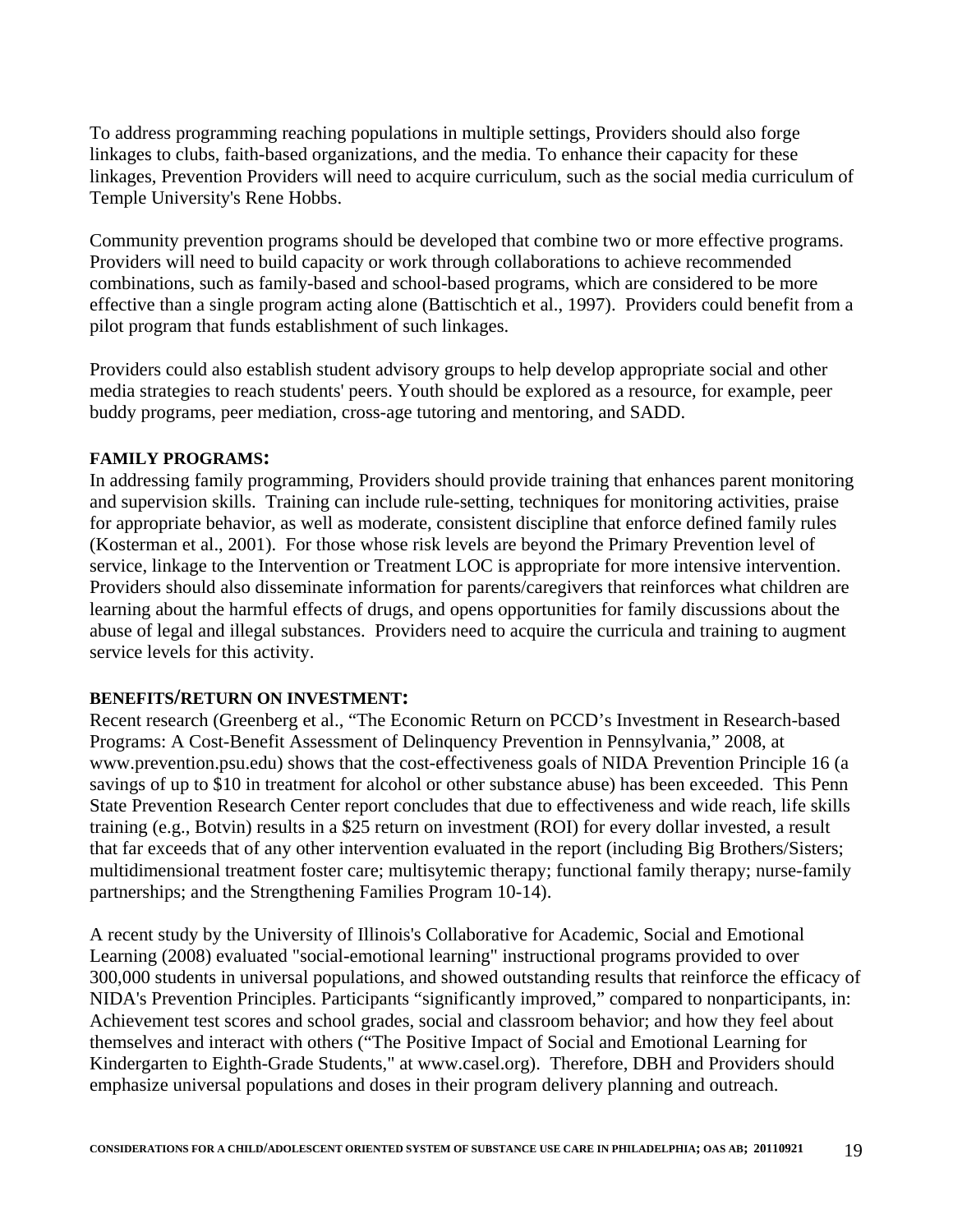### **LEVEL OF SERVICE: INTERVENTION**

Inclusion of intervention services in the established array of multisystem supports for Philadelphia's children and youth is no longer a luxury. With the depletion of traditional and specialized funding streams and supports and the emphasis on building resiliency in families and communities, incorporating these services is imperative toachieve this goal and preclude the need for more expensive and extensive treatment and multiple system involvement. Expanding service options on the continuum of care in the direction of intervention/prevention/outreach and engagement would identify and serve earlier, those children at varying degrees of risk, regardless of insurance/eligibility status.

Research documents the effectiveness of evidence-based pre-diagnostic\*, early intervention and psycho-social intervention as credible interventions thereby reducing the need for referrals to higher, more costly levels of care. It also supports the value of these services in earlier identification and linkage to proper levels of treatment or social services for those youth and families needing more intensive behavioral health or child welfare assistance. These engagement and pre-diagnostic, early intervention services represent a critical component of an effective continuum of care for youth and families, given the unique challenges that they face accessing the behavioral health system.

Resiliency-empowerment programs for vulnerable children and youth living in chronic risk situation along with parent/family/skill-building and psychoscial support activities would also be part of this pre-clinical level of care. In addition to self/parent referrals, portals for service access typically include the full range of systems with which youth and their families come into contact (e.g., Student Assistance Program and other school personnel, judicial/probation/Youth Aid Panel staff, treatment and recovery home clients and staff, other child service systems such as DHS, DOH and their contracted providers, and formal and informal community resources such as libraries, community/recreation centers, faith communities, civic/advisory/beneficent groups). Most recently health care providers have joined this group. In fact, *with the national emphasis on screening, brief intervention and referral to treatment (SBIRT) within the health care system, having intervention programs to which health care providers can refer is critical to realizing the research outcomes these programs have demonstrated (see Madras, et al. 2009, NIDA RFAs, SAMHSA, the Patient Protection and Affordable Care Act of 2010, and the Health Care and Education Reconciliation Act of 2010).*

**\* NOTE:** "Focusing on symptom multiplicity and severity rather than diagnosis has been suggested (Angold, Costello, Farmer, Burns & Erkanli, 1999; NASADAD, 1998; NASADAD, 1999; Pollock & Martin, 1999; Winters, Latimer & Stinchfield, 1997). *Research indicates that not all adolescents who have experienced serious consequences as a result of substance use will meet DSM-IV criteria for a substance use disorder (Pollock & Martin, 1999).* Called *diagnostic orphans*, these youth present with serious use patterns and problems that require treatment (Pollock & Martin, 1999; Winters, Latimer & Stinchfield, 1997) but symptom constellations do not meet a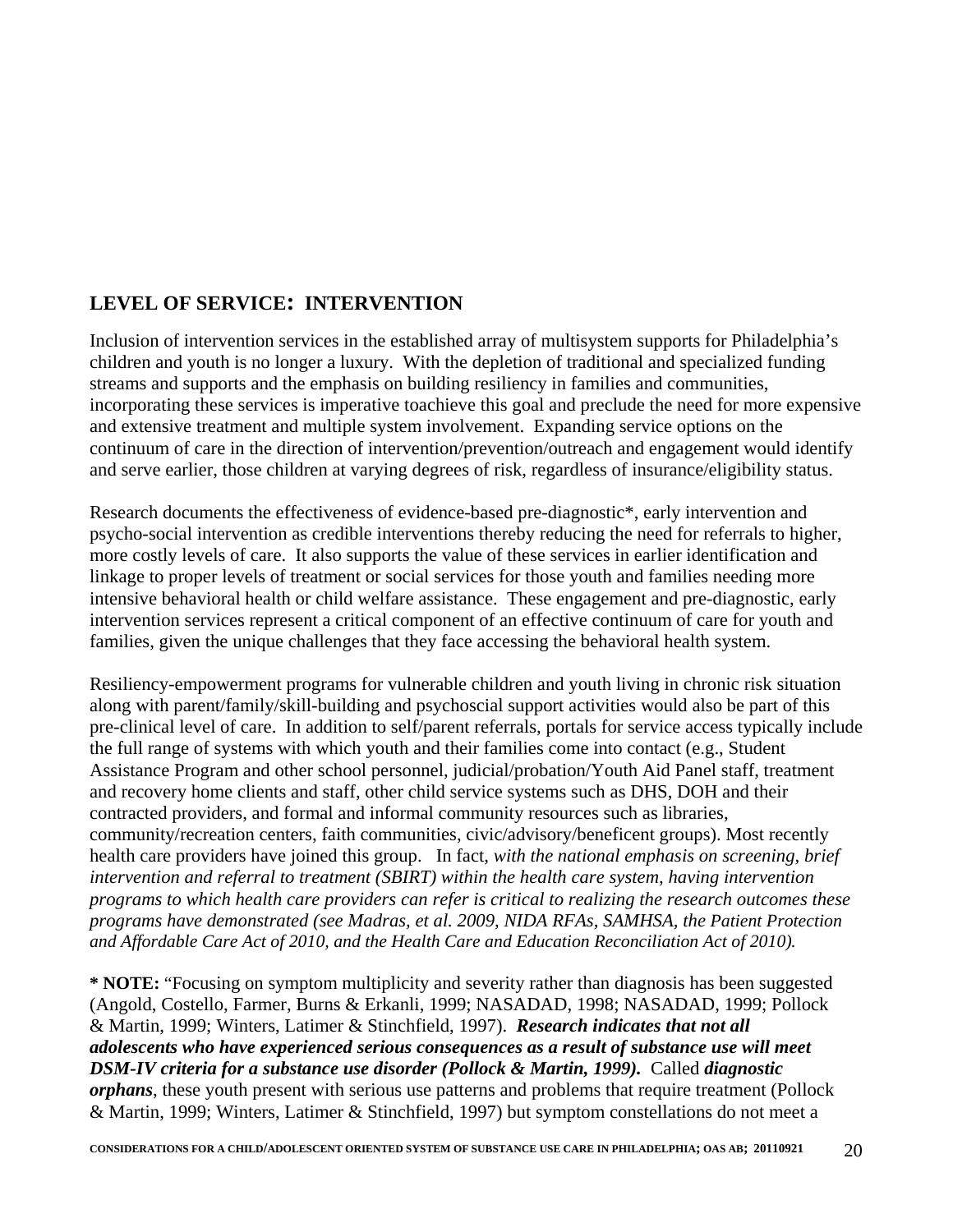specific diagnosis. Similar findings appear in the mental health literature where symptoms may be at a sub threshold diagnostic level but serious functional impairment exists nonetheless (Angold, Costello, Farmer, Burns & Erkanli, 1999). **These issues call the applicability of the DSM system into question, can impact eligibility decisions and reimbursement mechanisms, and will require policy changes."** From, Meyers K. & McLellan A.T. (2005). The American Treatment System for Adolescent Substance Abuse: Formidable Challenges, Fundamental Revisions and Mechanisms for Improvements. In M.E.P. Seligman and D. Evans (Editors) *Treating and Preventing Adolescent Mental Health Disorders: What We Know and What We Don't Know.* Oxford University Press. New York.

Applying the Public Health Model of Prevention in terms of a continuum of service that addresses not only prevention of problems but intervention on the pre-diagnostic problems of youth:

- **Secondary** prevention is directed at early detection and intervention (needs assessment and referral to appropriate community-based services or intervention or higher level treatment services).
- **Tertiary** prevention is directed at minimizing disability and avoiding relapse (focused individual and/or family interventions at the pre-clinical level of service to address risk issues prior to their escalating to more harmful levels.

**Secondary and Tertiary Prevention** are also known as **Intervention** as there is indication of problems/need. At this level, use of environmental strategies, very much favored by the Prevention field, is a natural intervention which incorporates prevention efforts aimed at changing or influencing community conditions, standards, institutions, structures, systems and policies. However, as Sis Wenger, President/CEO of the [National Association for Children of Alcoholics](http://www.nacoa.org/) (NACoA) notes in her recent article for DrugFree.Com, *"the primary environment that influences, for good or ill, the alcohol and drug use choices of today's and tomorrow's youth is the family, and most specifically the parents. This is the environment that nurtures both society's contributing adults and society's most costly problems in education, health care, mental health, the work place, the justice system and the prison system".* (Wenger, The Partnership at DrugFree.Org, 2011)

In Intervention service, focus should be on using family-identified strengths and needs in service design and which provide skill-building in protective factors that increase pro-social attitudes and behaviors, increase parents' and caregivers' capacities to provide safe, nurturing, pro-social environments and relationships for and with their children, and effective family management. Intervention services should include:

- outreach, engagement, education activities to identify/build interest/motivation to engage in intervention services
- needs and strengths assessments through SAP/other qualified provider personnel;
- family-focused counseling and skill-building and psycho-social support interventions at the pre-clinical level, including parent empowerment groups with a protective factor focus;
- service consultations with professionals in other service systems to effect service coordination/ access to additional services;
- case management for linkage to real-time resources for families in their communities; and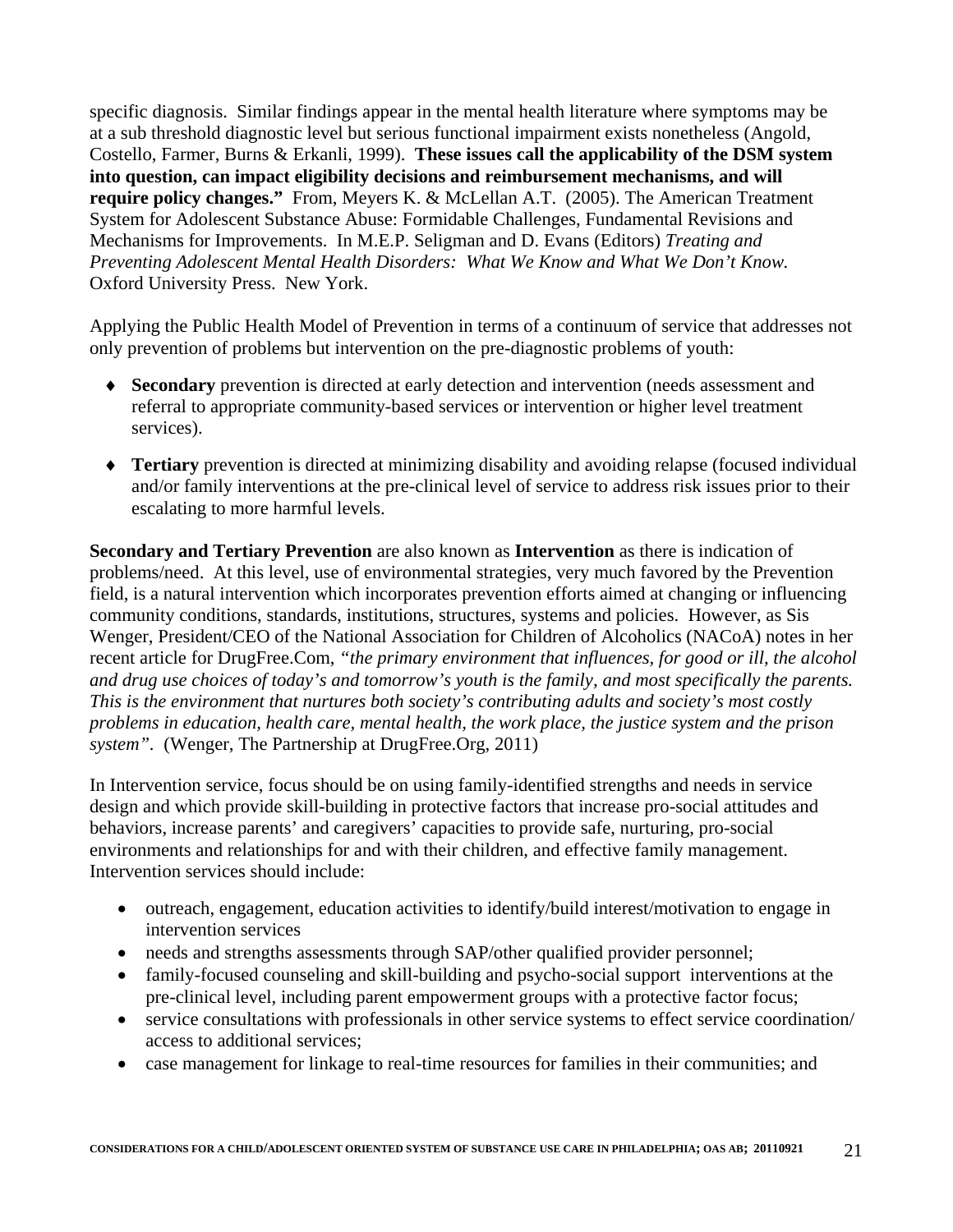topic related, skill-building and psycho-social resiliency strengthening/empowerment programs for vulnerable children and youth living in chronic risk conditions and for those sending distress signals through their behavior or isolation, etc.

**SERVICE CONSTRUCTS:** At all levels of intervention/prevention activity, services and strategies should:

- address all forms of risk conditions in youth and families as they are interrelated and multisystemic as well as their relationship to developmentally appropriate protective factors;
- increase children's and families' pro-social attitudes and skills and adherence to positive norms such as academic success, strong family bonds, and personal responsibility;
- $\bullet$  be available for children and families as soon as it is felt they could benefit especially at developmental/educational/social transition times (e.g., middle to high school);
- expand eligibility to pre-diagnostic levels so that services are available to families regardless of "DSM-related eligibility particularly given the diagnostic orphan literature", socioeconomic or insurance status if adverse conditions increasing risk are present;
- be pegged to their developmental levels and families' abilities to commit to service; and
- match families' and schools stated needs and desires in order to be effective for children and to achieve prevention goals.

**RATIONALE:** Intervention targets services for children/youth described as at greater risk for behavioral health issues related to substance use and mental health, child welfare dependency/ delinquency and truancy/drop out behaviors. Risk is elevated for these children due to increased/chronic family stressors, fewer natural child and family supports, and exposure to situations/conditions associated with increased potential for abuse/neglect and transient AOD problems.

Identified families include those experiencing disrupted family life/structure, exposure to violence and traumatic events, challenged or compromised parenting capacity/skills, significant unusual or chronic patterns of youth risk behaviors including disruptive, delinquent, educational distress, truanting actions, acting out, etc., and families with histories of substance use, incarceration and or economic distress. Higher levels of chronic acting out behaviors, chronic exposure to or experimentation with substances, initial brushes with law enforcement, family functioning/distress, and school behavior problems would be primary reasons for families to request this service though all are associated with higher risk for substance use.

Individuals/families can become at-risk when the ability of the parents/families to provide optimal nurturing and guidance to their children is compromised by any number of adverse conditions or circumstances, **and** when sufficient resources are not in place or easily accessible as supports to protect against, belay or counter those risk conditions. This would include children and families living with few or no known protective factors/supports to counter risk effects. Research indicates that children with some protective factors despite a greater number of risk factors actually can fare well or at least better than their peers with equal risk but no protective factors. Resiliency research also supports the need for children to interact with caring adults who serve as positive role models in their lives.

Family-focused counseling techniques and case management consultation when desired are used as tools for prevention/intervention. Although these services could be perceived as behavioral health treatment related, they are, in fact, also pre-diagnostic interventions, i.e., applied when the symptoms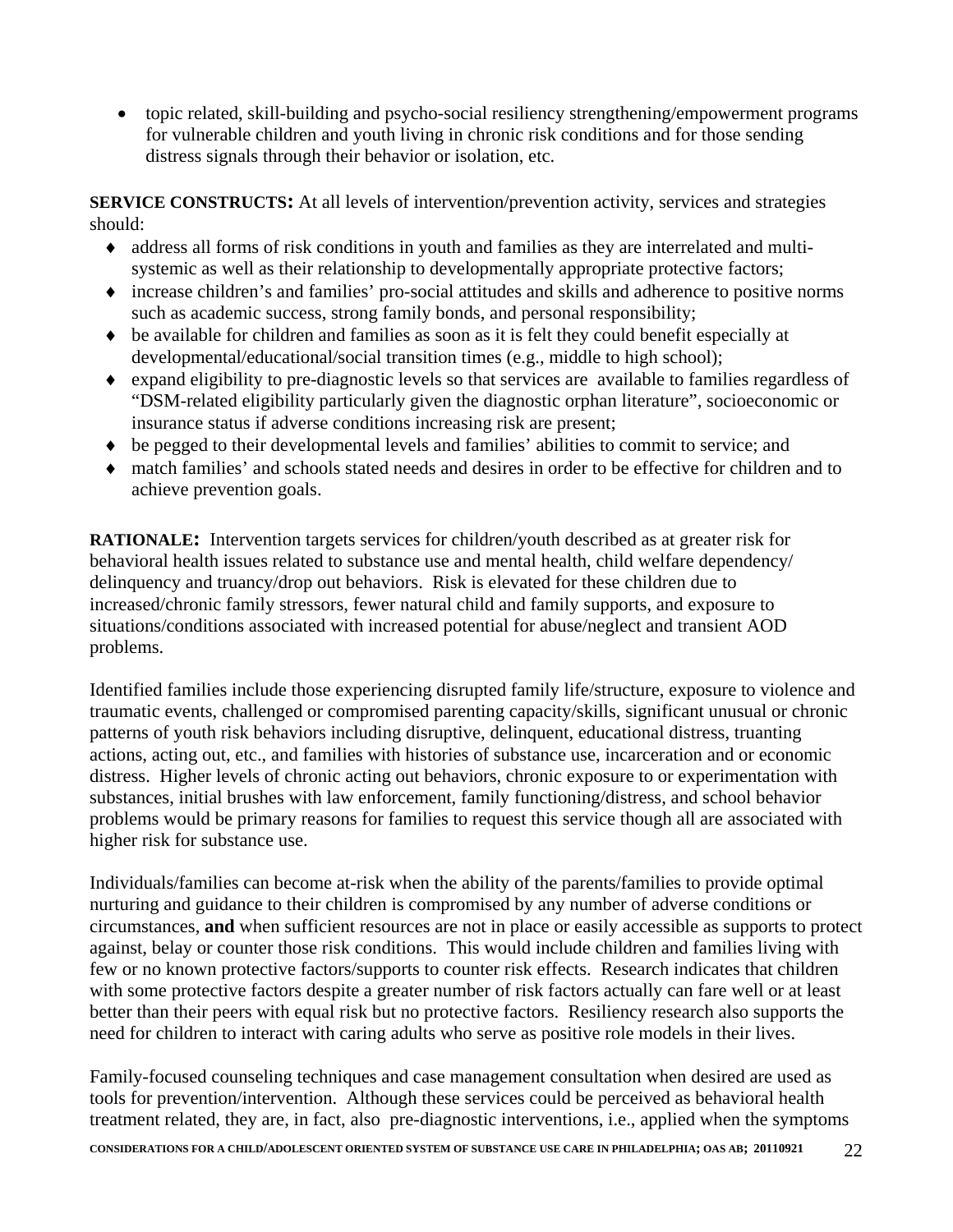of distress expressed behaviorally do not reach the level and severity of diagnosis that would direct them to mental health or substance use treatment which is common among adolescents with substance use problems (see Angold, Costello, Farmer, Burns & Erkanli, 1999; Pollock & Martin, 1999; Winters, Latimer & Stinchfield, 1997 ). Generally at this stage of intervention, these clients greatly benefit from topic-related skill building groups, parenting supports and individual and family skill-building programs. Program services are designed to reduce the impact of risk factors associated with dependency, delinquency, truancy or behavioral health and to strengthen in individuals and families, those aspects which preclude the onset of risk behavior.

There is significant evidence supporting the importance and efficacy of these intervention services which are also uniquely positioned to serve those youth and families who fall between systems for a wealth of reasons and who, if they remain un/underserved at this level, surely will increase the rolls in the behavioral health, dependency, delinquency, and truancy systems with all of the associated collateral consequences and increased financial costs. This is especially significant for those "children who have experienced sustained exposure to severe parental addiction and/or mental illness for they can suffer profound developmental effects and are in greatest need of indicated prevention and early intervention services" (Werner, 2004 referenced in White, 2009).

**SUPPORT RECOMMENDATIONS:** To support continuity of funding and purpose for intervention services, providers generated practical and research-based recommendations that might govern intervention levels of care practices when intervention is recognized as a legitimate service on the substance use services continuum of care.

- Intervention/Prevention services initiated at the "pre-diagnostic' level should consider **social necessity** in determining eligibility for public insurance programs. Revisit policies that exclude prevention/intervention services as a consequence of payment procedures/policies. To expand eligibility for covered services, develop Social Necessity Criteria as necessary for identification/eligibility determination for intervention/treatment services when application of Medical Necessity Criteria has the potential for excluding the child/youth from service. Motivation/ interest in any level of service for children and adolescents should be sufficient enough to meet any eligibility criteria.
- Establish and sustain non-insurance based funding for children and youth income-ineligible for publicly financed insurance; establish same funding structure for Prevention LOC services. Lift any prohibitions against using Treatment dollars for counseling pre-diagnostic and at risk kids at the Intervention level. Create appropriate service levels to address needs of pre-diagnostic substance users as well as non-substance using children and youth (COA) who are at greater risk of using due to family/life situations/circumstances.

At best, restore program funding for child and adolescent services at the less intense elements of the spectrum, exclusive of residential LOC. At the very least, convert program funding to realtime cost reimbursement to provide the fiscal resources for providers to use all best practices in the care of children and adolescents, particularly those not on the FFS payment fee-schedule.

 Establish Prevention/Intervention as secured and viable services with sufficient funding support so that a meaningful service system may be expanded across City neighborhoods and communities to serve as both wellness promotion/prevention and resiliency/recovery supports for youth and families.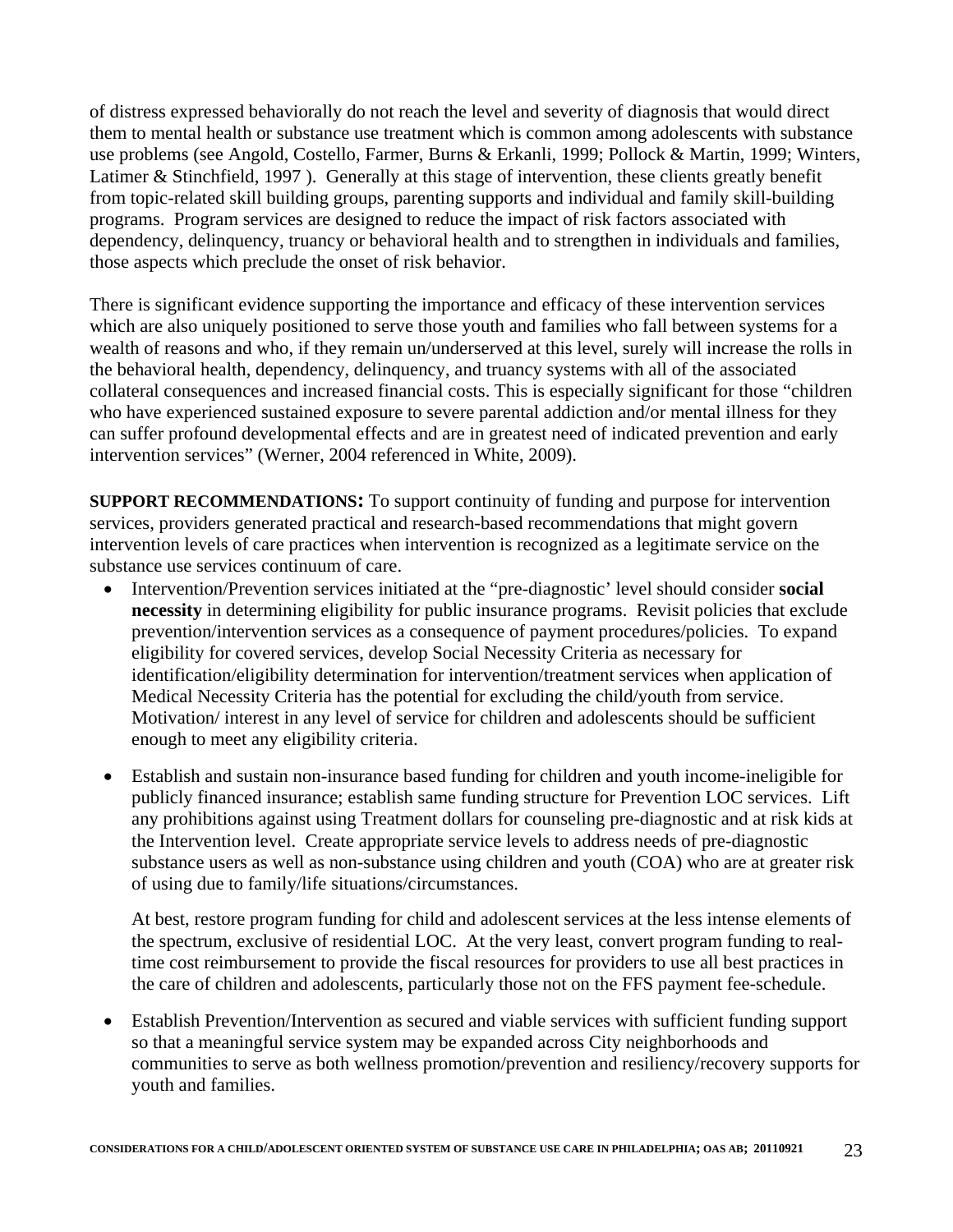These issues have been historical roadblocks for access to services prior to eligible diagnosis for substance use disorders. As noted for consideration in the larger introduction are these additional barriers to easily identifying and obtaining services also include: stigma, lack of information, restrictive points of entry, inconvenient transportation, language barriers, time constraints on when and where services are offered, and the ability to purchase services.

### **Additional operational/systems recommendations** include:

- Expansion of the SAP infrastructure to include elementary schools and other community sites to improve/create service access for younger children and their families and for youth not attending school and their families and reintroduction of substance use SAP service education to currently SAP eligible middle and high schools.
- Increased linkages between child and adult SUD services to assist with identification of children vulnerable for BH risk factors who would benefit from intervention services with the desired result of addressing SU issues affecting the entire family. This group of children is aptly tagged as "the most at-risk, the most ignored" by Sis Wenger, President/CEO of the [National](http://www.nacoa.org/)  [Association for Children of Alcoholics](http://www.nacoa.org/) (NACoA) in a recent article referenced earlier.
- Inclusion of training on identification of children at risk of behavioral health problems and procedures for facilitating referrals for intervention services in regular staff training/development programs for DHS, Police and Fire, courts and criminal justice departments, and other City agency staff with access to family residences as part of their regular duties.
- Collaboration with other child-serving systems such as Child Welfare and Family Court. Judges, Court and DHS personnel could include identification of and service information for appropriate clients of their systems as part of their service protocols, especially with parents appearing in Family Court for any reason including domestic violence, custody or support issues and for those in dependent care. Expanding these protocols could include greater awareness/training in effects of parental substance use on children beyond the obvious neglect and abuse concerns.
- Mimic for intervention services, the development and implementation of SBIRT screenings for referrals to SU treatment. Develop/implement similar strategies for risk identification/assessment practices and training of healthcare professionals to enable earlier intervention with young people vulnerable to substance use and other risk influences such as family/peer exposure to violence, gambling, criminal/delinquent actions in family/peer/school settings, etc. The efficacy of such intervention can be easily tested in Philadelphia through a systemic effort to pilot SAMHSA's recently released underage alcohol use screening protocol for health professionals which authenticates alcohol use in adolescents as a marker for other risk behaviors *(Alcohol Screening and Brief Intervention for Youth, A Practitioners Guide, NIAAA, 2011).*
- Development of appropriate identification/information materials coupled with a distribution system to move these education materials to:
	- 1. **Community:** Faith Communities, fellowship groups (AA, NA, etc.) could include direct education or provide education materials regarding children affected by parent's SA.
	- 2. **Schools:** School personnel who intervene regularly with substance abusing parents or their spouses/partners can provide information and education as to the children's behavior and service options.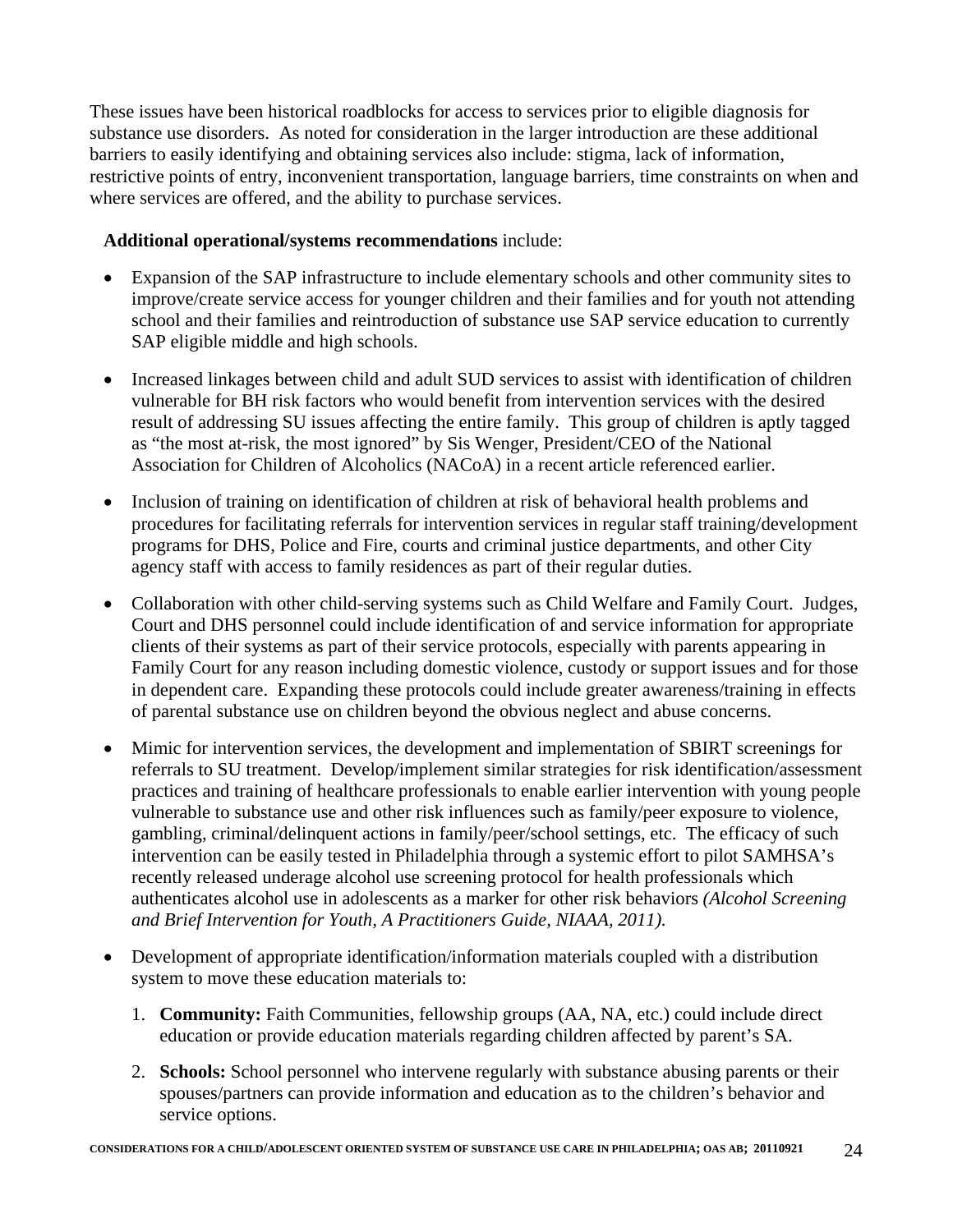- 3. **Behavioral Health:** Expand SA TX protocols to include greater awareness of effects of parental SA on children and the family as a whole.
- 4. **Juvenile Justice/Law Enforcement:** The staff of the Juvenile Division of the Office of the District Attorney and its affiliates and law enforcement and related programs such as Police District Youth Aid Panels as well as their respective Advisory Boards and Town Watch groups are all in position to identify and refer appropriate youth/families for intervention with sufficient education and training.
- 5. **Department of Recreation/Afterschool Programs/Child Care programs/District Health Centers** and information clearing house services and their partners could be primary sources of identification and referral given their unique and regular exposure to families over time.

### **LEVEL OF SERVICE: OUTPATIENT TREATMENT**

Recent findings from the 2010National Household Survey on Drug Use and Health (NSDUH) indicate that approximately 9% of adolescents in the US met DSM-IV criteria for an substance use disorder in the past year (SAMHSA, 2010), **representing over 1.8million youth age 12-17** (United States Department of Health and Human Services, 2010). Of the 1.8 million youths who needed treatment in 2010, 138,000 received treatment at a specialty facility (about 7.6 percent of the youths who needed treatment), leaving 1.7 million who needed treatment for a substance use problem but did not receive it at a specialty facility.

These data are made that much more concerning by the fact that perceived harm and risk from drug use is declining with use beginning at earlier ages than in years past (Monitoring the Future, 2010). Not surprising, a myriad of public health problems such as injuries, behavioral and mental disorders, and sexually transmitted diseases are left in their wake.

Although it is widely accepted that adolescent are not adults and as such, adolescent–specific treatment is needed, few substance abuse treatment providers offer adolescent-specific programs. In fact, only 32% of all US treatment providers (or one in three providers) offered "programs or groups" for adolescents (SAMHSA, 2004). The lack of providers is further compromised by limited "quality": recent research shows that many adolescent service providers lack components considered essential to effective adolescent substance abuse treatment (Brannigan, SchackmanFalco& Millman, 2004; Knudsen, 2009; Mark, Song, Vandivort, Duffy, Butler, Coffey& Schabert, 2006; Schackman, Rojas, Gans, Falco, & Millman, 2007). This not only leaves significant room for improvement, but also places Philadelphia in a unique position to become a leader in the transformation of the continuum of care for adolescent substance use.

Acknowledging the current need for cutting-edge transformation of the child/adolescent system to meet emerging needs more effectively in every domain, the following are nine key quality dimensions and five evidence based practices within each of those dimensions that represent what is needed for effective adolescent substance abuse service delivery (see Brannigan, Schackman, Falco& Millman, 2004 for a description of their development). It should be noted that these key quality dimensions and evidence-based practices within each of those dimensions are in the process of being updated (Meyers, Cacciola, Arria, Bates, 2010).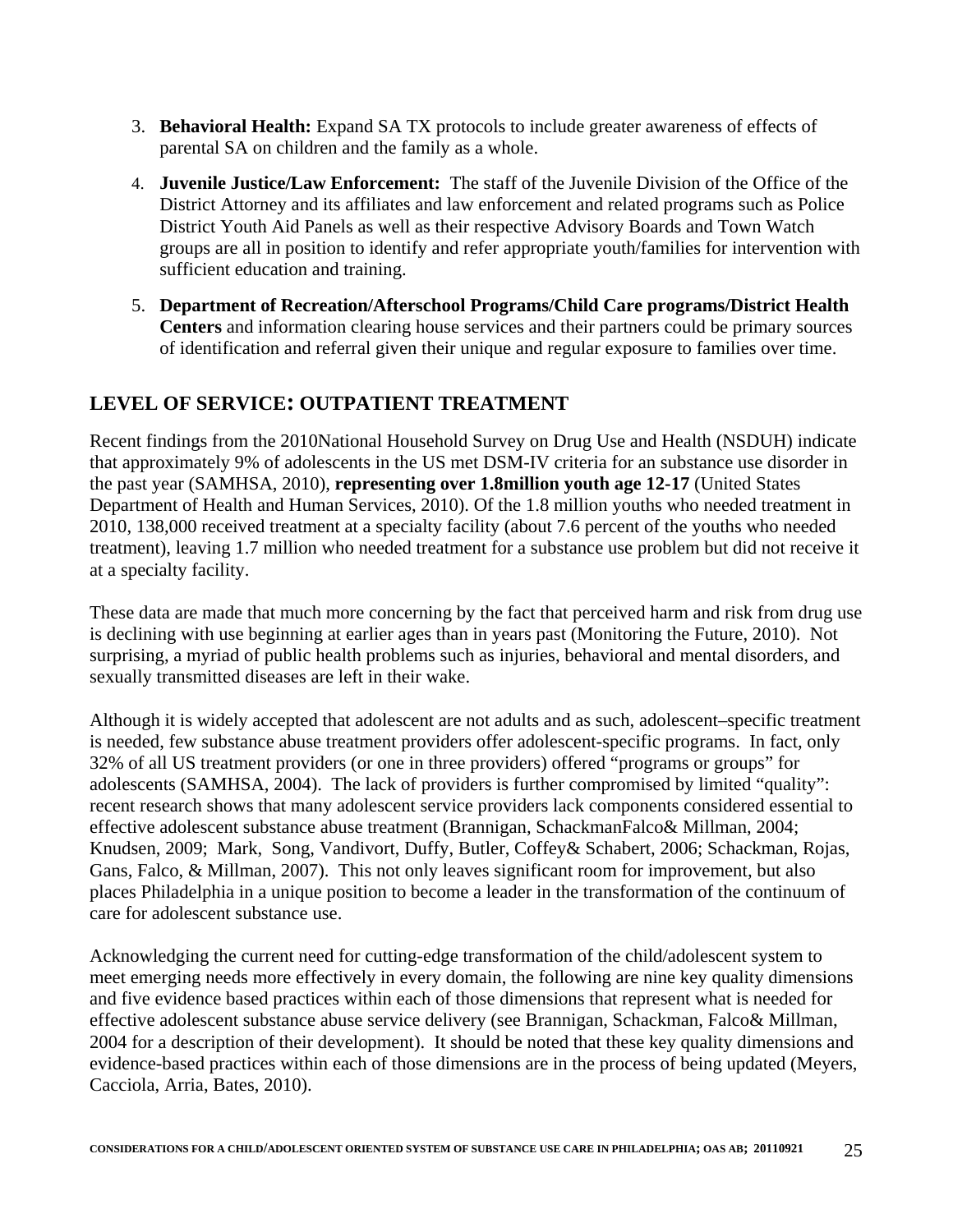**KE1: Assessment & Matching**

- 1. In its screening and assessment process, does the program use either a standardized substance abuse instrument or a structured clinical interview?
- 2. In its screening and assessment process, does the program use a standardized mental health instrument?
- 3. Beyond routinely updating the treatment plan, does the program reassess clients at some point during treatment?
- 4. Is the client's physical health addressed in the assessment?
- 5. Does the program specify that the treatment plan addresses mental health issues?

All programs should provide comprehensive bio-psychosocial assessment (include CBH requirements & family history, trauma screen, academic and educational screen, other involved systems, assets and risk factors etc.). Assessment should incorporate standardized comprehensive assessment tools such as the Comprehensive Adolescent Severity Inventory (CASI) or the Global Assessment of Individual Needs (GAIN) and supplemented by other symptom-based measures as needed (e.g., Trauma Symptom Child Checklist). The Assessment process should be strengths based, person first, and resiliency oriented (see DBH's "Tools for Transformation Series: Person First Assessment & Person Directed Planning"), include relevant collateral information (e.g., from schools, family members, other involved systems), and include an assessment of the following categories:

Additionally, assessment should not be static. Adolescent needs/strengths/service status should be reassessed as needed/desired throughout treatment and should include but not be limited to treatment plan reviews and upon changes in clinical status to monitor progress, or lack thereof, and to guide treatment.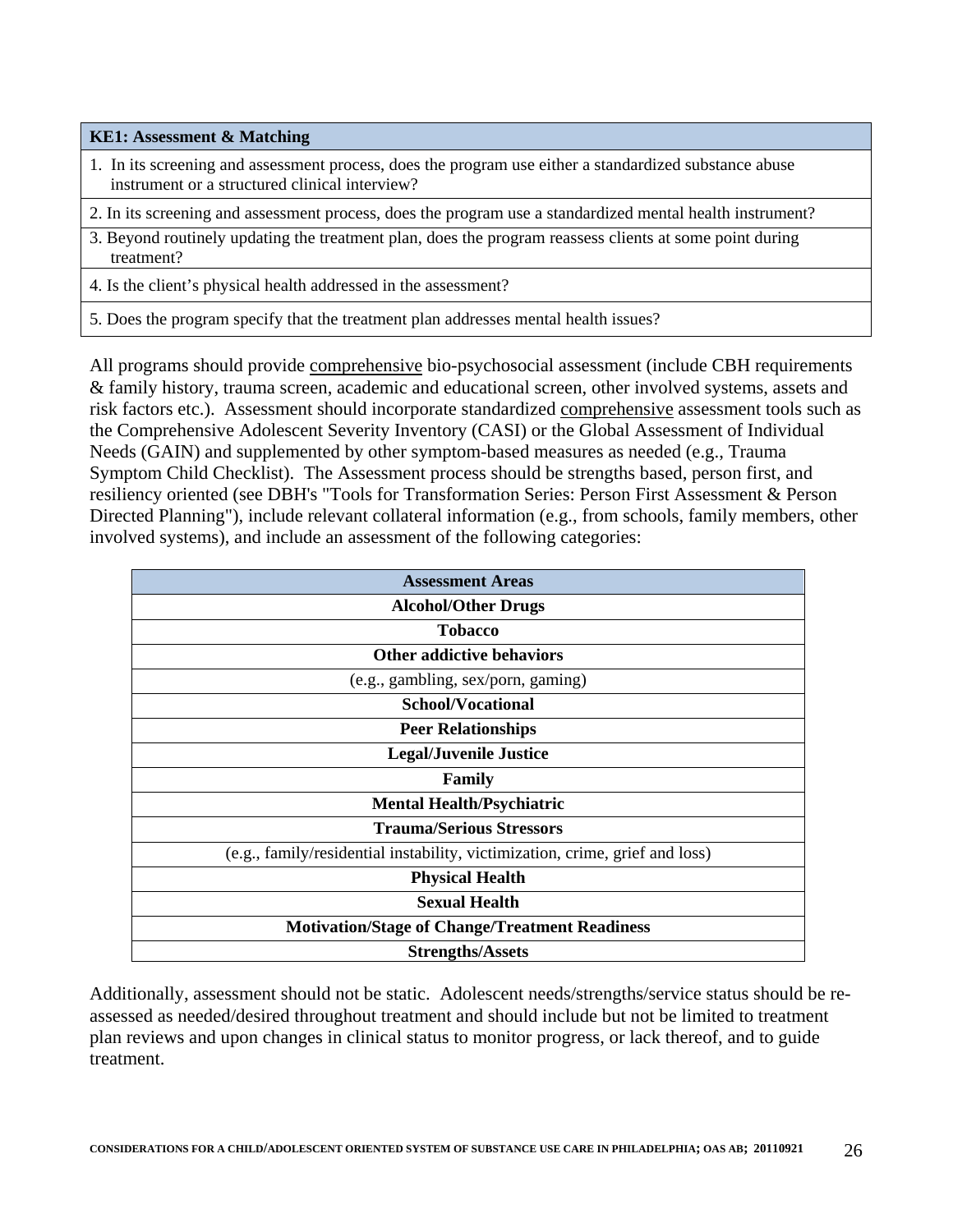#### **KE 2: Comprehensive, Integrated Approach**

- 6. Does the program either provide mental health services for clients onsite or coordinate their care with community mental health providers?
- 7. Does the program address physical health issues by providing medical services either onsite or by referral?
- 8. Does the program provide sexual health services, such as testing for STDs, either onsite or by referral?
- 9. Does the program maintain communication with the client's home school system regarding academic issues?
- 10. Does the program maintain contact with juvenile justice officials regarding clients who have been referred by the juvenile justice system?

Treatment should begin with a thorough orientation process that includes an overview of the program for both children/adolescents and their families and introduction to key staff, peers, and family representatives, since it is widely recognized that:

- 1. *treatment decisions for adolescents are better informed by pre-treatment psychosocial factors than by drug use severity* (Latimer, Newcomb, Winters & Stinchfield, 2000); and
- 2. *treatment effectiveness is contingent upon treatment for the array of co-morbid dysfunctions within clinical samples* (Kazdin & Weisz, 1998; Williams & Chang, 2000).

As such, treatment must be matched to the full range of concomitant problems brought to the program by the teen (e.g., comorbid mental health problems), include a range of adjunctive services (e.g., life skills, job readiness, opportunities for creative expression), and delivered in multiple formats (individual, group and family work). Evidence-based services such as Motivational Enhancement Therapy (MET) and Cognitive Behavioral Therapy (CBT) should be used (See CSAT manualized treatments). As you will see in KEX, a range of adjunctive, pro-social after school educational and recreational activities is also indicated. As with most child/ adolescent services already discussed, funding and regulatory concerns are major issues for service upgrades.

#### **KE 3: Family Involvement**

11. Does the program assess the client's family beyond simply reviewing family history or perceptions?

12. Does the program provide the client's family with individual and/or multifamily therapy sessions?

13. Does the program maintain contact with the family for the duration of the client's treatment?

14. Does the program specify that family or caregiver involvement is mandatory?

15. Does the program specify that it will refer parents who are abusing substances to treatment?

It is widely established that family involvement is critical to positive outcomes of treatment (Wagner and Waldron, 2001; Waldron and Turner, 2008). Referral to treatment of household members is critical so as to have a supportive recovery environment with clean and sober role models. Individual family therapy focused on addressing enabling behaviors, splitting, etc., multi-family parent training sessions (focused on positive communication skills, positive reinforcement, and limit setting and consistent discipline practices), and multi-family support and educational sessions (what can be expected during adolescence given its distinct developmental period) are critical. As noted earlier, finding a significant other, e.g., other adult family member, coach for youth without an involved family will be needed so as to optimize the potential for behavioral improvement. [**NOTE:** As seen below,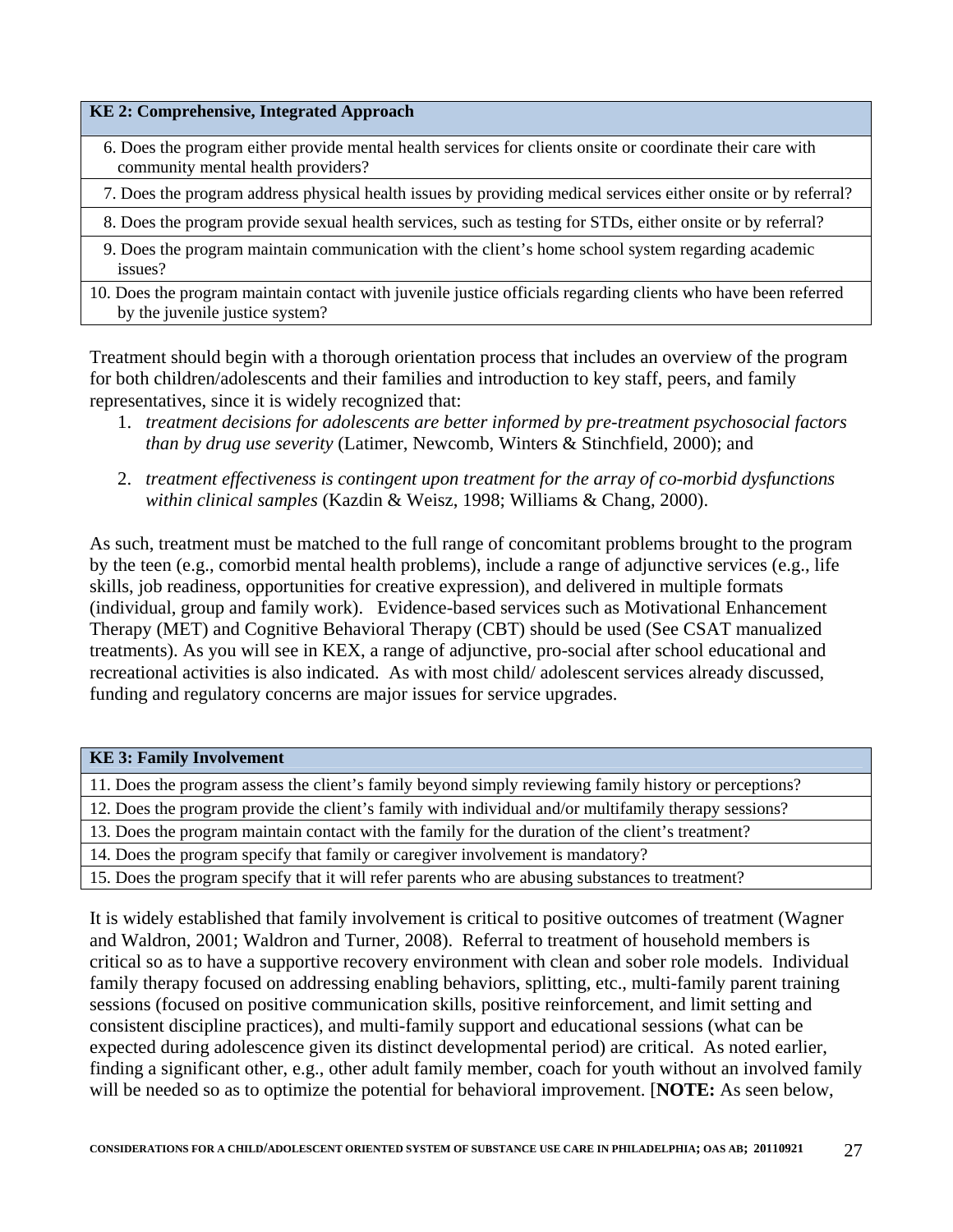family advisory councils can also help inform the continuing development of appropriate services within programs.]

| <b>KE 4: Developmental Appropriateness</b>                                                                                                  |
|---------------------------------------------------------------------------------------------------------------------------------------------|
| 16. Does the program vary activities and/or curricula based on the developmental level of the client?                                       |
| 17. Does the program utilize a curriculum designed specifically for adolescents?                                                            |
| 18. Does the program incorporate experiential or hands-on activities into treatment?                                                        |
| 19. Does the program specify that its protocol is tailored to the concrete thinking needs of adolescents, rather<br>than abstract thinking? |
| 20. Are adolescent clients typically treated only with other adolescents, as opposed to being integrated with<br>adult clients?             |
|                                                                                                                                             |

Adolescents are a unique population requiring different assessment and therapeutic approaches (see Deas, Riggs, Langenbucher, Goldman, & Brown for a discussion, 2000). Both classic and contemporary adolescent theorists (e.g., Piaget, Steinberg) discuss the maturational and developmental considerations of this developmental period given that youth are in a continuous state of social, biological, cognitive and emotional development (Feldman & Elliott, 2003). As such, multiple *developmentally-focused* intervention approaches and a wide array of non-AOD services are needed to meet the needs of adolescents with SUD. Given that frontal lobes undergo important structural change during adolescence and are responsible for "executive cognitive functioning" otherwise known as advanced thinking processes, programs must varies the way in which information is presented, skills are taught, and therapy is conducted (e.g., concrete content, role-plays) given the ages, maturity and developmental levels of clients, and must provide opportunities for input into their plans given their need for independence. Also, when adolescents are part of the decision making process, they tend to have better outcomes (Friedman, Terras, Kreisher, 1995).

| <b>KE 5: Engage &amp; Retain</b>                                                                                                                                                                                                                             |
|--------------------------------------------------------------------------------------------------------------------------------------------------------------------------------------------------------------------------------------------------------------|
| 21. Does the program emphasize building a therapeutic alliance between staff and clients to engage and retain<br>the client?                                                                                                                                 |
| 22. Does the program utilize motivational enhancement techniques, such as Motivational Interviewing?                                                                                                                                                         |
| 23. Does the program incorporate positive reinforcements, such as increasing responsibilities and/or privileges,<br>in order to provide incentives for client participation?                                                                                 |
| 24. Does the program utilize special recreational programming (such as wilderness programming or art therapy)<br>and/or offer courses of particular interest to adolescents (such as sexual health or life skills training) to<br>engage and retain clients? |
| 25. Does the program make special efforts to incorporate the family in order to keep the client engaged?                                                                                                                                                     |

It is widely accepted that client engagement in drug abuse treatment is associated with favorable treatment outcomes. Initially thought to be determined by the client's characteristics, it is now known that the perceived helpfulness of services, and a positive client-counselor relationship actively engages the client in treatment. Additionally, reducing barriers to attendance (convenient hours, providing transportation reimbursement) and providing useful (and fun) ancillary services can actually improve effectiveness (Fiorentine, Nakashima, and Anglin, 1999). Being creative in program design by

**CONSIDERATIONS FOR A CHILD/ADOLESCENT ORIENTED SYSTEM OF SUBSTANCE USE CARE IN PHILADELPHIA; OAS AB; 20110921** 28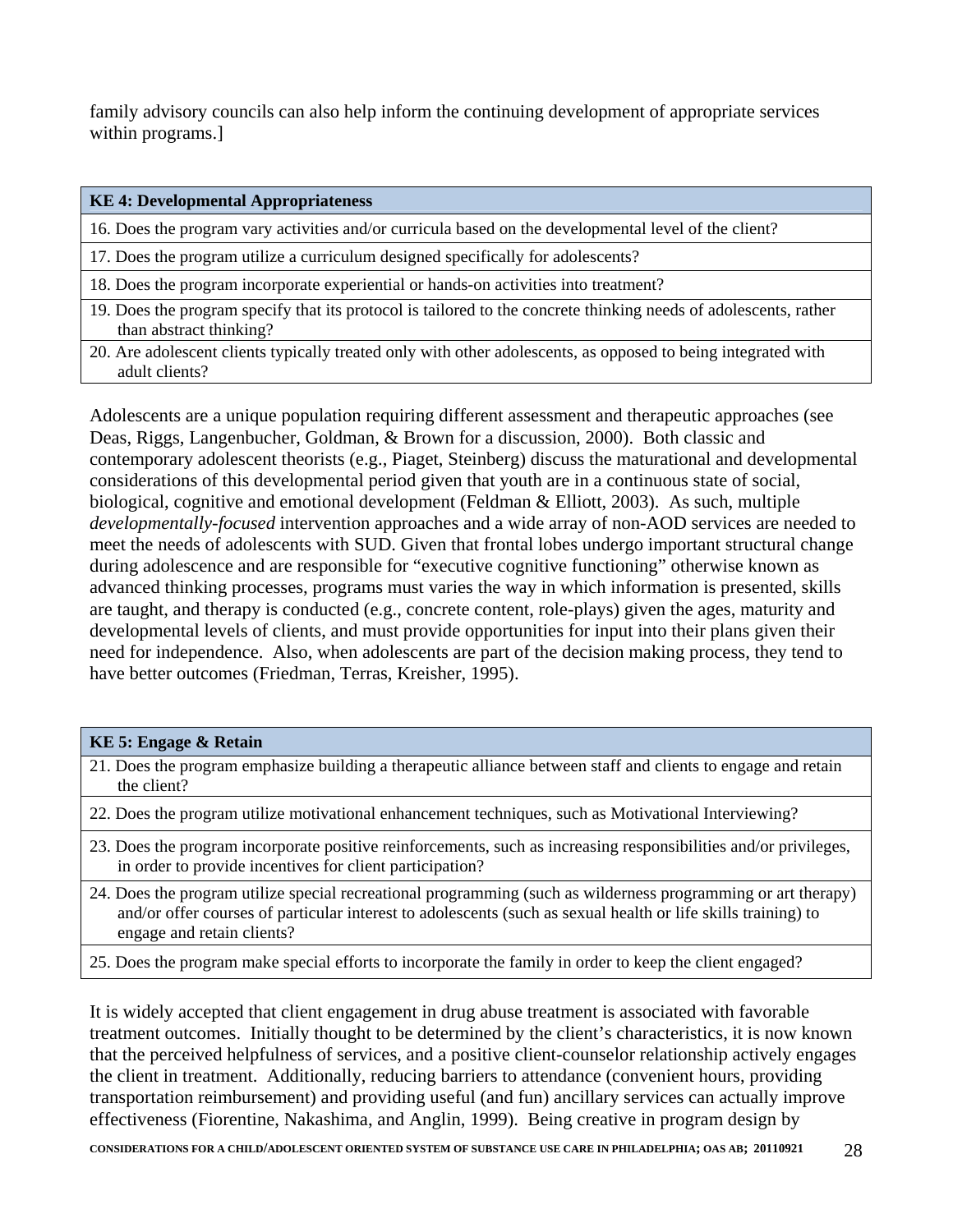attending to these factors are critical when trying to get an adolescent to remain and participate in the treatment program. As stated below, this should be supplemented by having a workforce who want to work with this age group and who are sufficiently skilled do so. Also as discussed by Meyers et al, 2010, outreach and re-engagement procedures for missed sessions can help to moderate poor attendance.

#### **KE 6: Qualified Staff**

26. Does at least one direct service staff member have training in adolescent development?

27. Does at least one direct service staff member have training in co-occurring disorders?

28. Is at least one member of the direct service staff a trained family therapist?

29. Does the program provide ongoing training for direct service staff?

30. Do all clinical supervisors possess at least a master's degree?

Since knowledge of adolescent development, and skill and interest in treating youth is of paramount importance (Deas, Riggs, Langenbucher, Goldman, & Brown, 2000; Winters, Stinchfield, Opland, Weller, & Latimer, 2000), training in adolescent development is key both in terms of hiring requirements as well as in ongoing in-service training. Further given the wide constellation of problems that co-occur with this disorder, youth need access to specialists (e.g., family therapists) either on-site or through referral and can benefit from exposure to adolescents and young adults in their own stable recovery working/volunteering in provider-managed roles.

#### **KE 7: Gender & Cultural Competence**

31. Is the program designed to meet the needs of minority youth?

32. Does the program provide clients with gender-specific group sessions?

33. Does the content of the program's individual and group sessions differ according to the distinct needs of males and females?

34. Is the program designed to meet the needs of gay and lesbian youth?

35. Does the program have safety measures in place to ensure boundaries between co-ed patients and staff?

In Philadelphia, the advent of ROSC principles in service partnerships affords providers an opportunity and a mandate to ensure that their services are competent in all ways significant to clients' success across diverse individuals and groups. This means that services then, are client-centered, designed with the client as an active partner and are appropriate to and respectful of culture, defined broadly, as well as to the individuality of each person. Providers who employ a "person-first" approach in all service interactions work to ensure that a person's race, ethnicity, language capability, religion, spirituality, gender, gender identity, sexual orientation, social role, age, physical ability, cognitive ability, and/or economic status is acknowledged and incorporated in the delivery of services thereby building trust in a successful therapeutic alliance. Infusing this approach into service also requires that a person's life experiences and relationships, positive and negative, be part of the context in which a service response is formed.

The inclusion of single-sex groups and groups for LGBTQ teenagers with applicable session content within traditional adolescent substance abuse treatment programs can serve to address differences known to exist within these groups of youth so that they benefit from care based upon an understanding of practices and worldviews of these groups. Additionally, exposing clients to other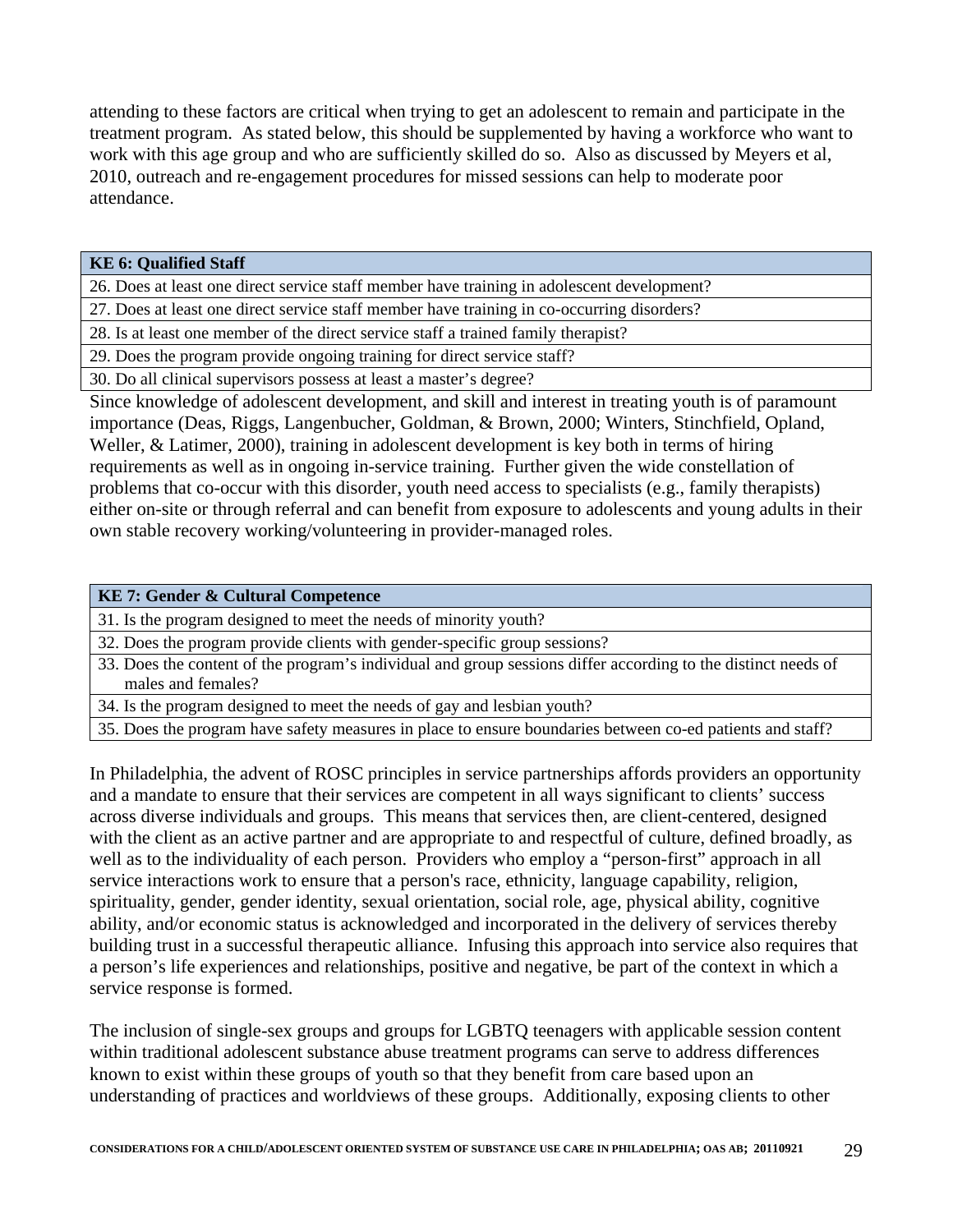young people in recovery as described above who mirror their own identity-shaping characteristics is another option for thoughtful consideration in program/service planning.

| <b>KE 8: Continuing Care</b>                                                                                              |
|---------------------------------------------------------------------------------------------------------------------------|
| 36. Does the program create a continuing care plan for the client beyond simply referring clients to outside<br>services? |
| 37. Does the program specify that the client's continuing care plan lasts for at least 6 months?                          |
| 38. Does the program link clients with relevant community services upon discharge?                                        |
| 39. Does the program address relapse prevention?                                                                          |
| 40. Does the program monitor clients with checkups following discharge?                                                   |
|                                                                                                                           |

Given that adolescents who return to use do so within the first six months following treatment (Brown, 1993; Brown, Vik and Creamer, 1989), programs should educate youth and their families about continuing care and recovery supports, focus on their importance and identify possible resources throughout treatment (Meyers, et al, 2010). Additionally, all youth require continuing care/community linkage plans that they (and their families as appropriate), are actively involved in developing. Linkages with alternative peer groups, mentoring resources, family supports, etc., should begin prior to discharge to promote post-treatment service engagement and ongoing recovery. Ideally, the system would provide reimbursement to fund home-based case management services to help link youth to prosocial community-based resources and activities (based on their individual skills and interests), including sports leagues, churches, mentoring programs, after school programs, vocational training and part-time jobs, etc. A range of recovery management support options both for children and for families is also needed including using peers in recovery to facilitate support groups (e.g., NA and AA meetings just for teens), regular recreational outings for teens in recovery, sports events and/or leagues for teens in recovery, etc. To foster continued recovery and resiliency, behavioral health programs in schools that provide a community-based intensive day treatment alternative to partial hospital programs and that contain a quality education program and a recovery school should be developed as a standard part of the treatment/recovery continuum. When using periodic clinical check-ups post discharge, specific re-engagement in treatment procedures should be implemented when indicated.

| <b>KE 9: Treatment Outcomes</b>                                                                                                   |
|-----------------------------------------------------------------------------------------------------------------------------------|
| 41. Does the program collect its own data related to client outcomes (e.g., results of post-discharge                             |
| follow-up surveys) and/or provide such data to the state?                                                                         |
| 42. Does the program analyze its internally gathered data in an effort to measure the effectiveness of its<br>treatment services? |
| 43. Has the program conducted its own formal evaluation of the program's effects on client outcomes?                              |
| 44. Has an independently conducted formal evaluation of the program's effects on client outcomes<br>been performed?               |
| 45. Did the formal evaluation of the program's effects on client outcomes utilize a scientifically                                |
| rigorous research design (i.e., either random assignment to conditions or carefully matched                                       |
| treatment and comparison groups)?                                                                                                 |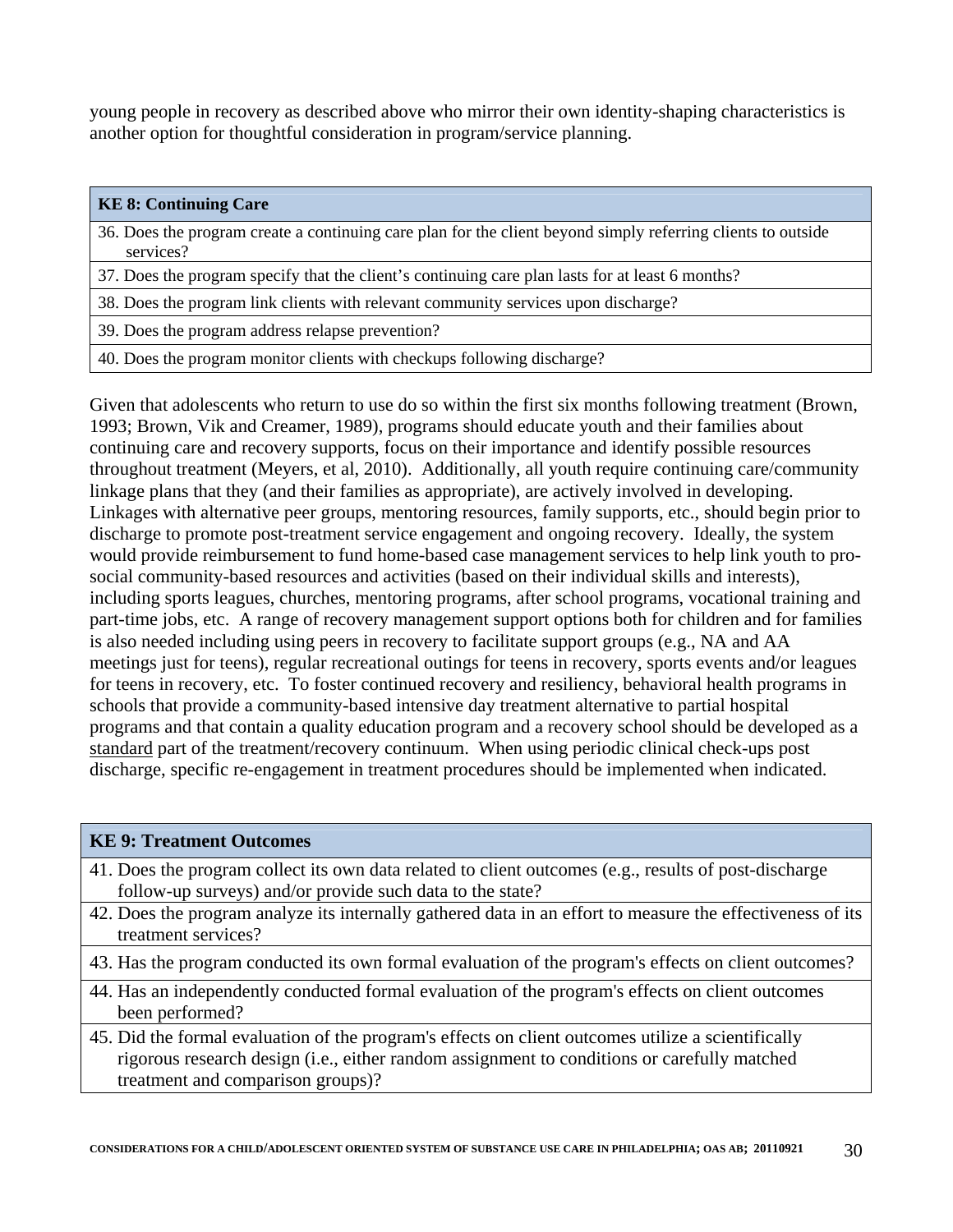Since funding has grown increasingly competitive, it should be tied to an organization's ability to demonstrate impact. Transformation of the system should include movement towards performancebased contracting wherein programs must demonstrate that services are efficient and of high quality with quantitative evidence of effect. Programs should:

- 1. identify program-specific outcomes and indicators;
- 2. include measures of recovery that encompass measures of abstinence, remission and other indicators of post-treatment AOD use and related problems; measures of progress toward global health and measures of positive community integration (White, personal communication);
- 3. collect, analyze, and report on outcomes; and
- 4. utilize performance results to adjust or make programming decisions. Given that this important area will incur staff costs, funding allocations should include dollars for data collection, analysis, reporting, and utility.

**Note:** At this writing, the Key Dimensions and Components are being updated by the Treatment Research Institute through funds of the National Institute of Drug Abuse. According to Dr. Meyers, Project Co-Investigator, there will be increased emphasis on mental health services, recovery and resiliency, and developmentally-informed practices (Dr. Meyers, personal communication). Updated information will be made available to the committee when completed. Importantly, however, Dr. Meyers states that the original dimensions have been kept.

#### **TREATMENT LOC REFERENCES**

- Angold, A., Costello, EJ, Farmer, E, Burns, BJ, & Erkanli, A. (1999). Impaired but undiagnosed. *Journal of the American Academy of Child and Adolescent Psychiatry*, 38, 129-137.
- Brannigan, R., Schackman, B. R., Falco, M., & Millman, R. B. (2004). The quality of highly regarded adolescent substance abuse treatment programs. *Archives of Pediatric & Adolescent Medicine,158,* 904-909.
- Brown, S.A. (1993). Recovery patterns in adolescent substance abuse. In J.R. Baer, G.A. Marlatt & R.J. McMahan (Eds.), Addictive behaviors across the life span: Prevention, treatment, and policy issues (pp. 161-183). Beverly Hills, CA: Sage.
- Brown, S.A., Vik, P.W., & Creamer, V.A. (1989). Characteristics of relapse following adolescent substance abuse treatment. Addictive Behaviors, 14, 291-300.
- Deas, D.; Riggs, P.; Langenbucher, M.; Goldman, M.; Brown, S. Adolescents Are Not Adults: Developmental Considerations in Alcohol Users. Alcoholism: Clinical and Experimental Research **2000**, *24*, 232-237.
- Fiorentine, R, Nakashima, J, and Anglin, MD. (1999). Client Engagement in Treatment. Journal of Substance Abuse Treatment, 17, 199-206.
- Friedman, A.S., Terras, A., & Kreisher, C. (1995). Family and client characteristics as predictors of outpatient treatment outcome for adolescent drug abusers. Journal of Substance Abuse Treatment, 7, 345-356.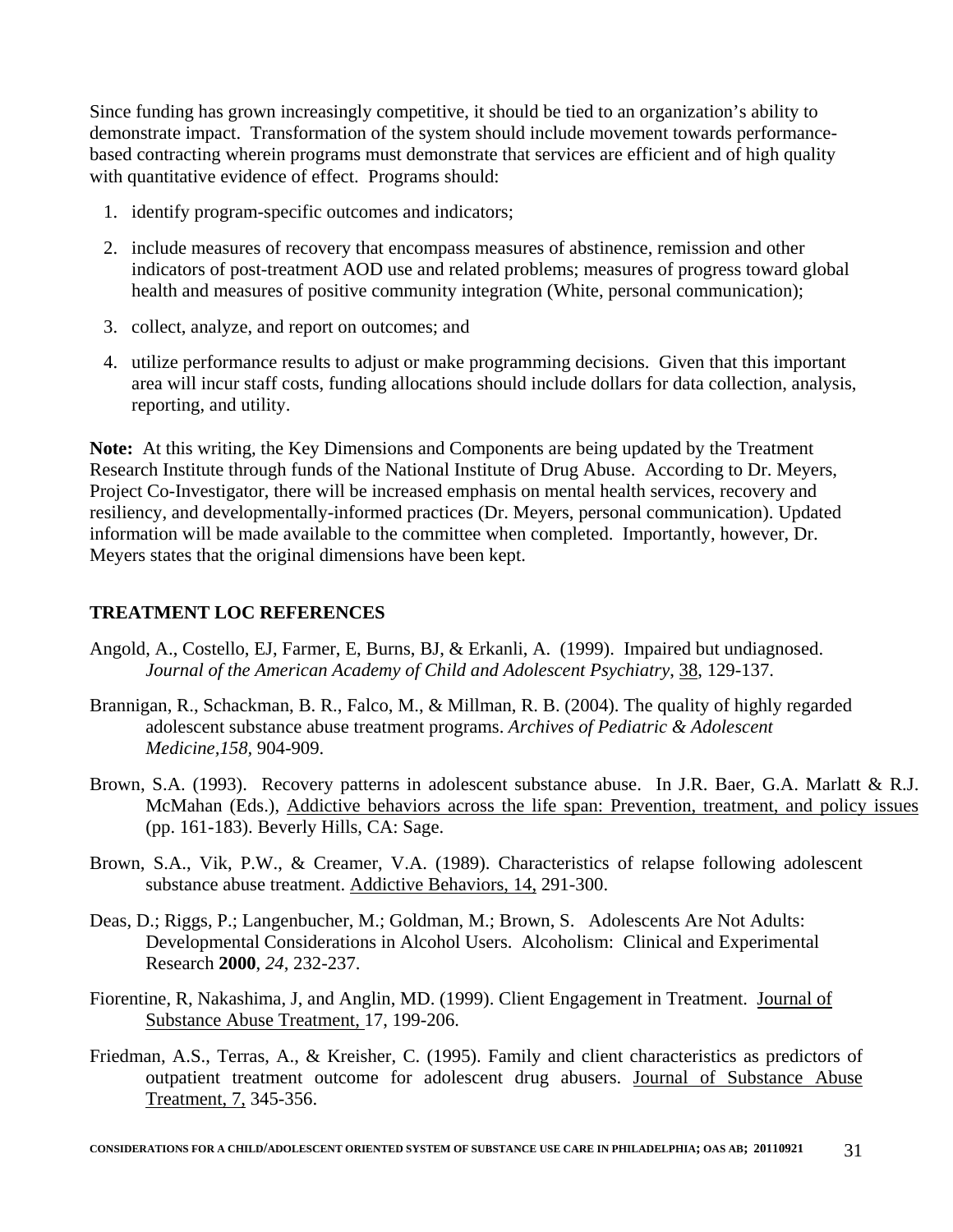- Henderson, C. E., Young, D. W., Jainchill, N., Hawke, J., Farkas, S., & Davis, R. M. (2007). Program use of effective drug abuse treatment practices for juvenile offenders. *Journal of Substance Abuse Treatment, 32,* 270-290.
- Knudsen, H. K. (2009). Adolescent-only substance abuse treatment: Availability and adoption of components of quality. *Journal of Substance Abuse Treatment, 36*(2), 195-204.
- Madras, B. K., Compton, W. M., Avula, D., Stegbauer, T., Stein, J. B., & Clark, H. W. (2009). Screening, brief interventions, referral to treatment (SBIRT) for illicit drug and alcohol use at multiple healthcare sites: Comparison at intake and 6 months later. *Drug and Alcohol Dependence, 99*(1-3), 280-295.
- Mark, T. L., Song, X., Vandivort, R., Duffy, S., Butler, J., Coffey, R., & Schabert, V. F. (2006). Characterizing substance abuse programs that treat adolescents. *Journal of Substance Abuse Treatment*, *31*(1), 59-65.
- Meyers, K. (2011). Personal communication.
- Meyers, K., Cacciola, J., Arria, A., and Bates, S. (2010). Developing a consumer guide to adolescent drug treatment: Where we are, where we are going. Paper presented at the Joint Meeting of Adolescent Treatment Effectiveness, Baltimore, MD.
- Meyers K. & McLellan A.T. (2005). The American Treatment System for Adolescent Substance Abuse: Formidable Challenges, Fundamental Revisions and Mechanisms for Improvements. In M.E.P. Seligman and D. Evans (Editors) *Treating and Preventing Adolescent Mental Health Disorders: What We Know and What We Don't Know.* Oxford University Press. New York.
- National Association of State Alcohol and Drug Abuse Directors (NASADAD) (1998). *Improving the Dialogue in Co-Occurring Mental Health and Substance Abuse Disorders*. Washington, DC.
- NASADAD(1999). *Financing and Marketing the New Conceptual Framework for Co-occurring Mental Health and Substance Abuse Disorders*. Washington, DC.
- Pollock, NK & Martin, CS. (1999). Diagnostic orphans: Adolescents with alcohol symptoms who do not qualify for DSM-IV abuse or dependence diagnoses. *American Journal of Psychiatry*, 156, 897-901.
- SAMHSA. (2010). *Results from the 2009 National Survey on Drug Use and Health: Volume I. Summary of National Findings*(NSDUH Series H-38A, HHS Publication No. SMA 10-4586 Findings). OAS: Rockville, MD.
- Schackman, B. R., Rojas, E. G., Gans, J., Falco, M., & Millman, R. B. (2007). Does higher cost mean better quality? Evidence from highly-regarded adolescent drug treatment programs. *Substance Abuse Treatment, Prevention, and Policy, 2,* doi:10.1186/1747-597X-2-23.
- United States Department of Health and Human Services. Substance Abuse and Mental Health Services Administration. Office of Applied Studies. National Survey on Drug Use and Health, 2009 [Computer file]. ICPSR29621-v1. Ann Arbor, MI: Inter-university Consortium for Political and Social Research [distributor], 2010-11-16. doi:10.3886/ICPSR29621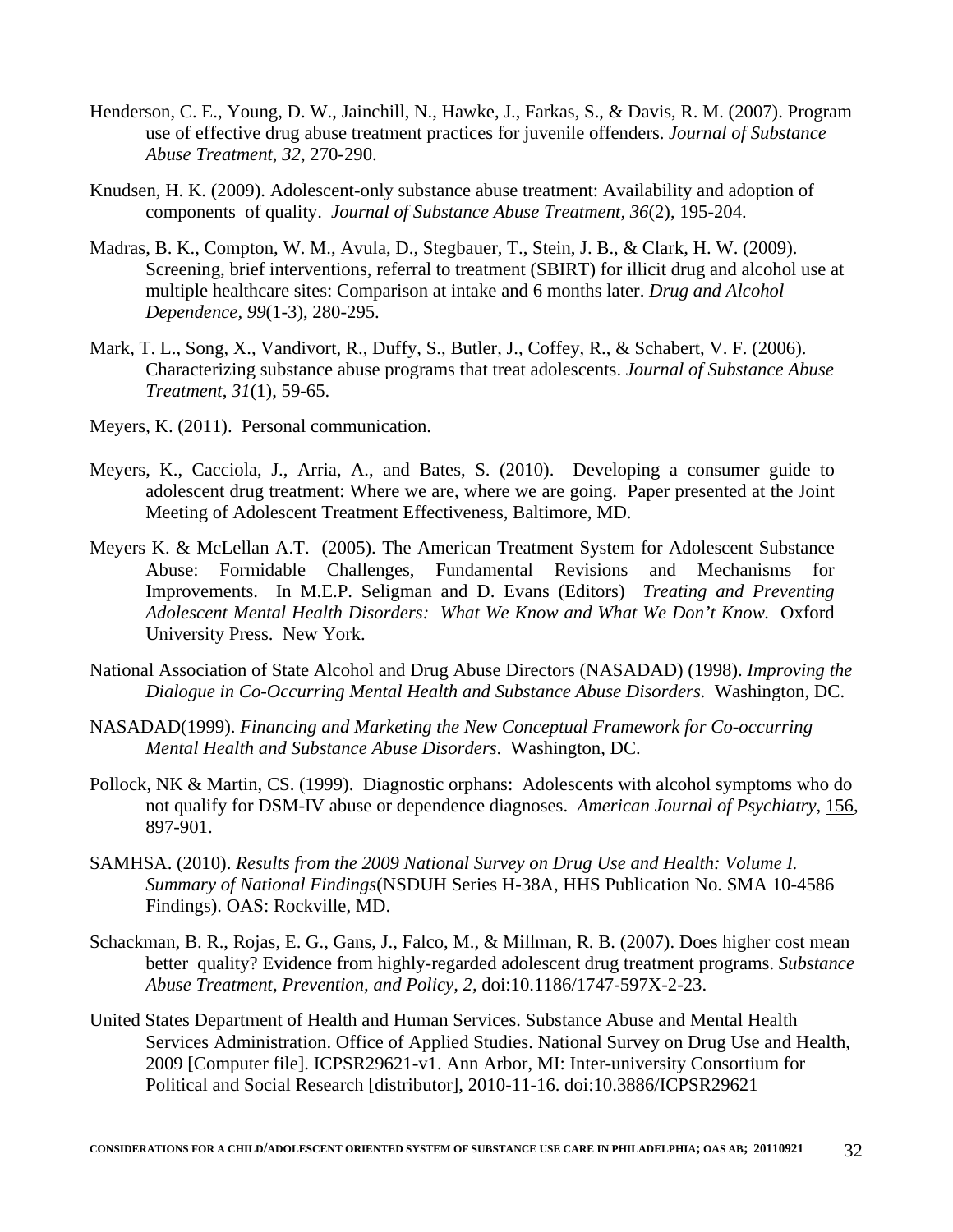- Wagner EF, & Waldron, HB. (2001). *Innovations in Adolescent Substance Abuse Interventions*. Pergamon Press, Elsevier Science: NY: NY.
- Waldron, H. B., & Turner, C. W. (2008). Evidence-based psychosocial treatments for adolescent substance abuse. *Journal of Clinical Child and Adolescent Psychology, 37*(1), 238-261.
- White, W. (2011). Personal communication.
- Winters, K. C., Latimer, W. & Stinchfield, R. D. (1999). The DSM-IV criteria for adolescent alcohol and cannabis use disorders. *Journal of Studies on Alcohol*, 60, 337-344.
- Winters, KC, Stinchfield, RD, Opland, E., Weller, C., & Latimer, WW. (2000). The effectiveness of the Minnesota Model approach in the treatment of adolescent drug abusers. *Addiction*, 95, 601- 612.
- Young, D. W., Dembo, R. and Henderson, C. E. (2007). A national survey of substance abuse treatment for juvenile offenders. *Journal of Substance Abuse Treatment, 32*(3), 255-266.

### **INITIAL SYSTEMIC RECOMMENDATIONS AT A GLANCE**

Implementation to upgrade the Child/Adolescent Substance use service system depends on political will of those who influence major systemic improvements, addition of research and training supports, securing appropriate and flexible funding, and regulatory review/revision.

Implementation necessarily involves review of practice guidelines, service regulations and funding mechanisms with adjustments in each to create a substantive system of care that is clinically and fiscally accountable and responsive to need in 2011 and beyond.

#### *Programmatic: Youth-focused ROSC* **Services should be**

*Accessible:* eliminate artificial eligibility requirements and ensure access regardless of insurance status; deliver service through qualified providers and offer in settings that are natural and comfortable to children and youth; identify/expand/create recovery/resiliency-based support services for adults, children, and their families within their communities, include peer support services and pro-social socializing activities.

*Comprehensive/Appropriate to Need***:** reflect the full integration of primary prevention, assessment, early intervention, clinical treatment, and non-clinical recovery support services - a continuum that includes outreach, wellness promotion, and extended recovery/resiliency supports for the individual and family/community.

*Coordinated/Systemically Integrated***:** provide children/families with integrated, coordinated care, regardless of the system or systems through which they receive it"; collaborate with all child serving systems to coordinate services for substance-affected children; coordinate children's services with programs serving adults with addiction concerns; develop payment mechanism for healthcare professionals to add their considerable skills to identification, intervention and referral services.

*Effective/Practical***:** incorporate the benefits of research on child/adolescent services as well as emerging studies on effectiveness of other interventions to advise the development and implementation of services; services must make sense to the adolescent and clearly must be matched to strengths, needs and "ready, willing and able" factors for any chance of success.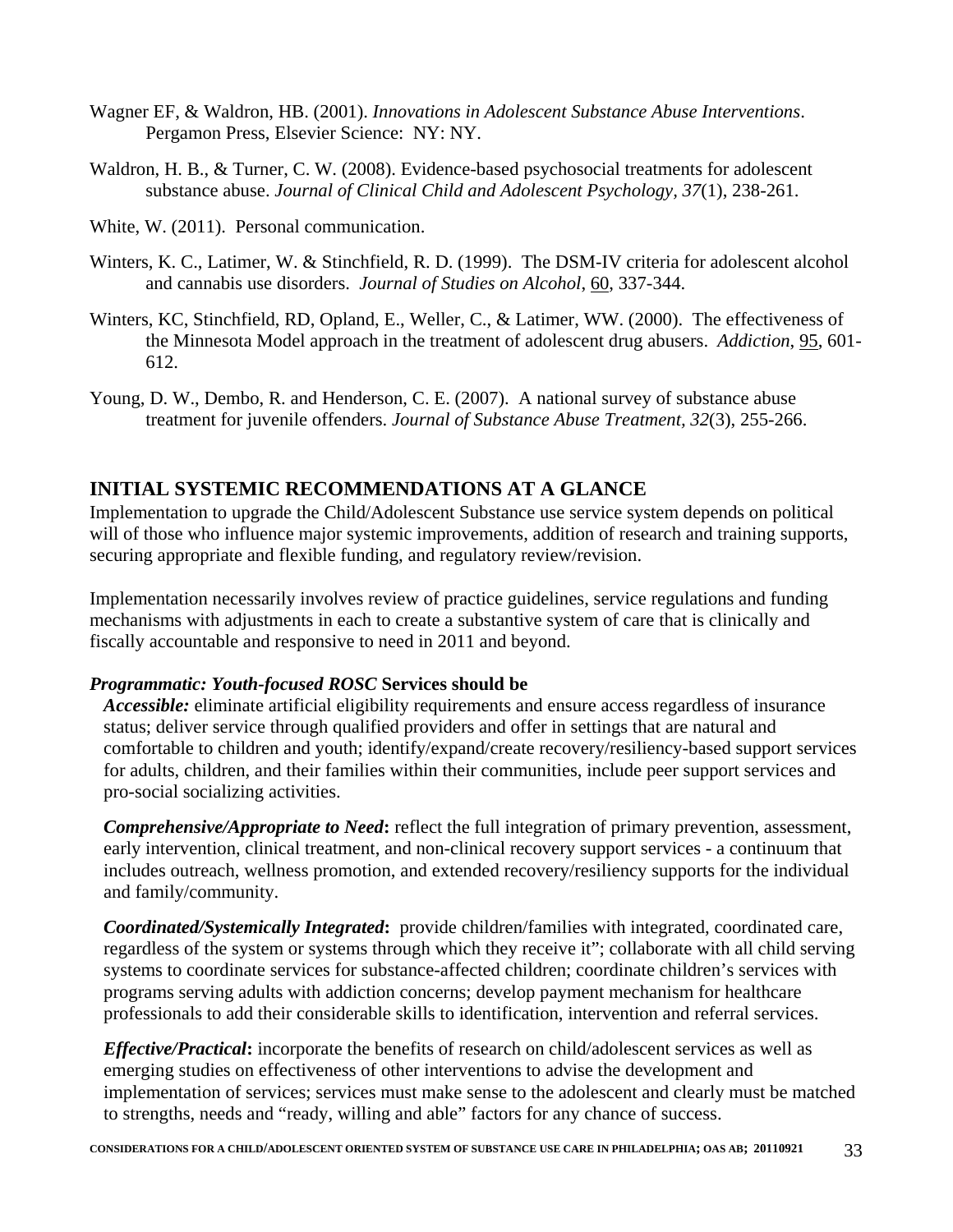*Flexible***:** include all services previously defined on the service spectrum, particularly at the outreach/prevention/intervention levels; structure them to prevent obstacles to fluid movement among needed services; providers and supports must be equally flexible to adjust services across levels of care in response.

*Age/Developmentally Appropriate***:** embrace a developmental framework, recognizing that adolescent service needs are significantly different from those of adults; serve children and youth before and during the time that treatment needs present; provide resiliency/recovery supports to them and their families.

*Family Focused/Involved:* provide structure/flexibility to involve family members as an utmost priority in the planning and delivery of services regardless of who the affected family member is; provide advocates to help families navigate increasingly complex service systems.

*Recovery Focused:* create equitable distribution of community and faith-based resources to provide developmentally appropriate and practical recovery capital to City neighborhoods; ensure seamless transition between intervention/treatment and recovery service; create at least one district high school for students working a sober program; develop affordable sober houses/ other sober living facilities within the city for older adolescents/young adults

Prevention services should address school-based/community programming by focusing on programs aimed at the general population at key transition points; should be long-term with repeated intervention via age-appropriate "booster" programs; create improved/wider service deployment to school-aged populations across Philadelphia through increased collaboration among DBH, Providers and leadership in all Philadelphia school and child serving systems.

Recognize and establish the Intervention LOC as a viable service for substance-affected children and youth not meeting diagnostic criteria for treatment services.

Develop appropriate identification/information materials coupled with a distribution system to move these education materials to the public through multiple service and media venues.

*Fiscal/Development:* Program funding is the more appropriate funding and reimbursement approach for affected youth and their families; at the very least convert program funding to real-time cost reimbursement. Flexible fiscal capital in service delivery is a prerequisite for developing recovery capital in children, adolescents and families.

Establish and sustain non-insurance based funding for children and youth income-ineligible for publicly financed insurance especially at prevention and intervention LOC's. Motivation/interest in any level of service for children/adolescents should be sufficient enough to meet any eligibility criteria.

Address workforce development issues including identity, salary, qualitative supervision infrastructure and professional development.

*Training:* Fund joint training and curriculum acquisition to establish a basis of evidence-based programming commensurate with the current suite of K-12 programming they provide; sponsor and collaborate with providers for large training grants. Continue to expand the clinical training opportunities provides through BHTEN and partner with providers who can also share their skills and experience at all levels of care. This is especially relevant for acquisition of evidence-informed treatment models and skills.